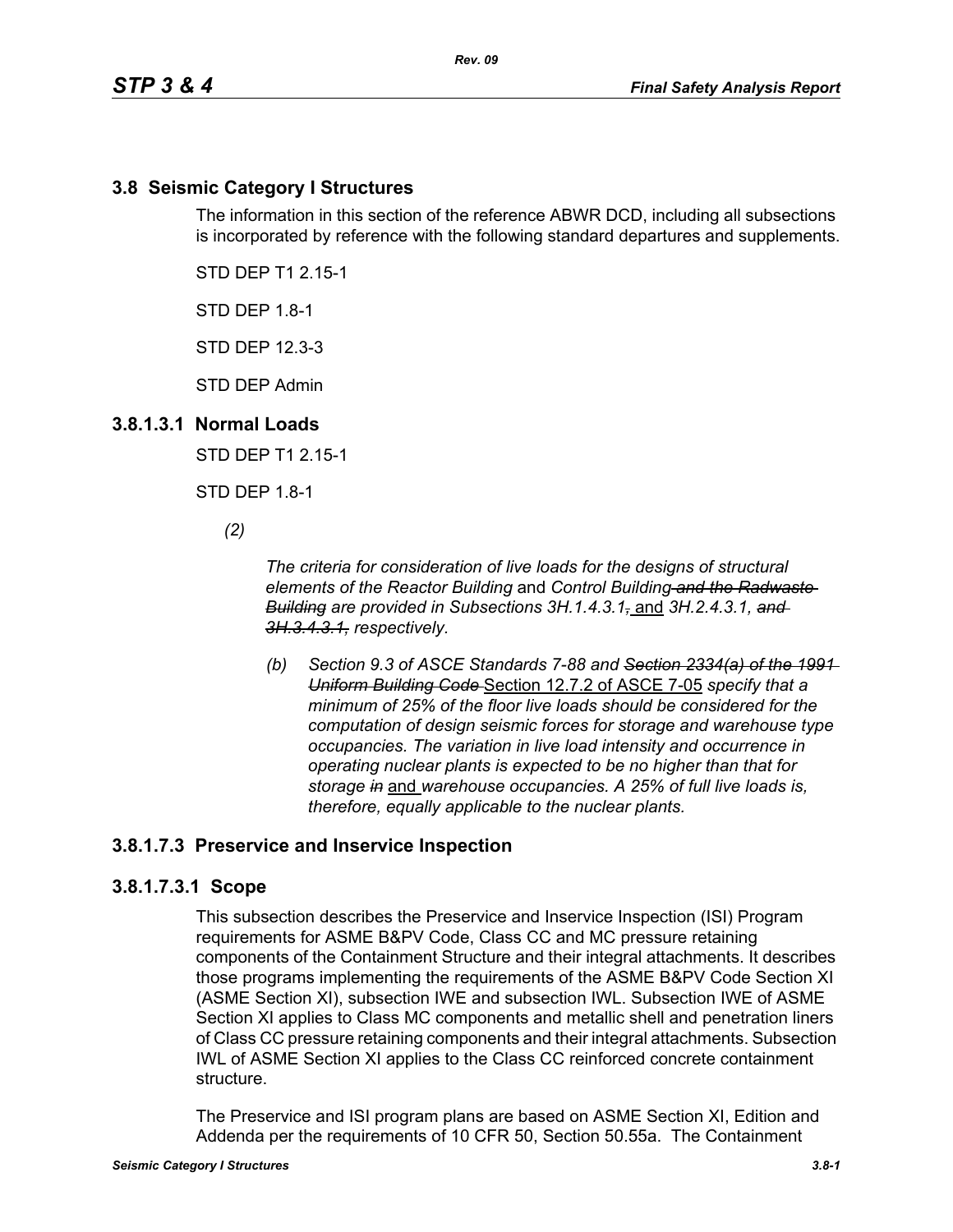Structure is designed to provide access for the examinations required by ASME Section XI, IWE-2500 and IWL-2500. The actual Edition of ASME Section XI to be used is specified based on the procurement date of the component per 10 CFR 50, Section 50.55a. The ASME Code requirements discussed in this section are provided for information and are based on the 2004 Edition of ASME Section XI, and the supplemental requirements provided in 10 CFR 50.55a for the 2004 Edition of the ASME Code.

## **3.8.1.7.3.2 Components Exempted From Examination**

During the detailed design phase, the goal is to minimize the number of inaccessible areas and thus reduce the number of ISI exclusion areas. Furthermore, remote tooling will be used in high radiation areas where feasible.

Portions of the Containment Structure that are excluded from Preservice and ISI examination requirements of ASME Section XI, Subsections IWE and IWL are as follows:

- (1) For Class MC components and metallic shell and penetration liners of Class CC components and their integral attachments:
	- a. Vessels, parts, and appurtenances outside the boundaries of the containment system as defined in the Design Specifications;
	- b. Embedded or inaccessible portions of containment vessels parts, and appurtenances that meet the requirements of the Edition and Addenda of ASME Section III used for construction;
	- c. Portions of containment vessels, parts and appurtenances that become embedded or inaccessible as a result of vessel repair/replacement activities if the prerequisites for exemption of inaccessible surface areas under ASME Section XI, IWE-1232(a) and (b) and IWE-5220 are satisfied;
	- d. Piping, pumps, and valves that are part of the containment system, or which penetrate or are attached to the containment vessel. These components are examined in accordance with the requirements of ASME Section XI, Subsection IWB or IWC, applicable to their classification as defined in the associated Design Specification.
- (2) For Class CC reinforced concrete, those portions of the concrete surface that are covered by the liner, foundation material, or backfill, or are otherwise obstructed by adjacent structures, components, parts, or appurtenances.

## **3.8.1.7.3.3 Accessibility for Examination**

For the entire life of the plant, the following portions of Class MC Containment vessels, parts and appurtenances, and Class CC metallic shell and penetration liners shall remain accessible for direct or remote visual examination in accordance with IWE-1230: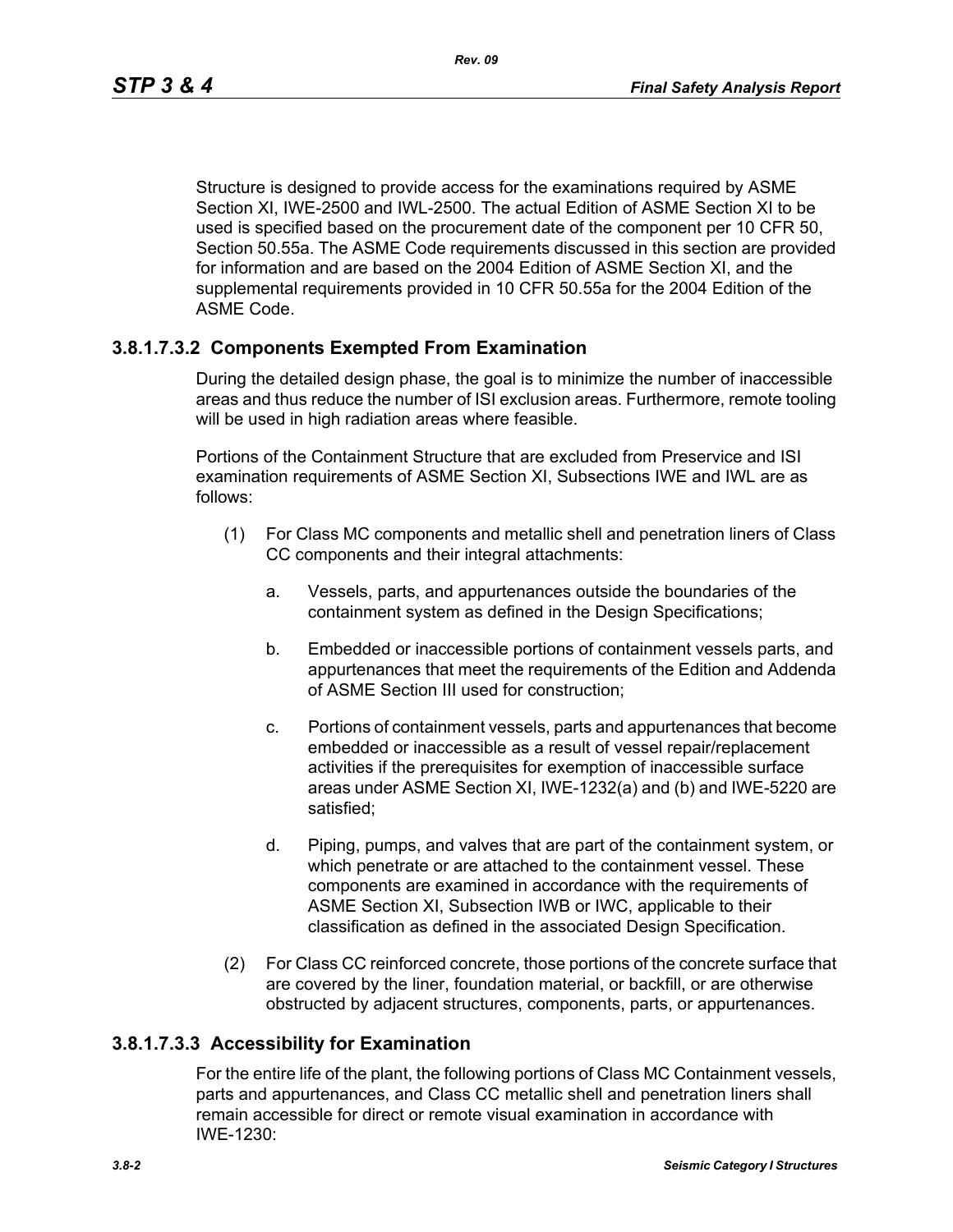- (1) Openings and penetrations;
- (2) Structural discontinuities;
- (3) 80% of the pressure retaining boundary, excluding attachments, structural reinforcement, and areas made inaccessible during construction;
- (4) Surface areas requiring augmented examination as identified in IWE-1240.

## **3.8.1.7.3.4 Preservice Examination**

The preservice examinations are performed prior to plant startup but after performance of the Containment Structural Integrity Test. Visual examinations are performed after the application of any required protective coatings. The preservice examinations include those examinations listed in ASME Section XI, Table IWE-2500-1, IWL-2510 and Table IWL-2500-1, per Articles IWE-2200 and IWL-2200.

Per Table IWE-2500-1, examinations for Class MC Components are general visual examinations for accessible surface areas and moisture barriers such as caulking, flashing and other sealants used to prevent intrusion of moisture into inaccessible areas. In addition, VT-3 examination methods are used to conduct examinations of wetted surfaces of submerged areas and accessible portions of the containment vent system. Containment surface areas requiring augmented examination are those listed in IWE-1241.

Table IWL-2500-1 for examinations of Class CC concrete requires general visual examination of accessible concrete surface areas and detailed visual examination of suspect surface areas.

## **3.8.1.7.3.5 Visual Examination Methodology**

Visual examination types VT-1 and VT-3 shall be conducted in accordance with ASME Section XI, IWA-2200. When performing IWE examinations remotely, the maximum direct examination distance specified in Table IWA-2210-1 may be extended and the minimum illumination requirements specified in Table IWA-2210-1 may be decreased provided that the conditions or indications for which the visual examination is performed can be detected at the chosen distance and illumination. The "owner defined" visual examination provisions in IWE-2310(a) shall not be used for VT-1 and VT-3 examinations.

# **3.8.1.7.3.6 Visual Examination of Surfaces**

When performing visual examinations of Class MC pressure retaining components and their integral attachments, and of metallic shell and penetration liners of Class CC pressure retaining components, the examinations shall be performed in accordance with IWE-2500 and Table IWE 2500-1. General visual examinations shall be used to conduct the examinations in Items E1.11 and E1.30 of Table IWE-2500-1 in accordance with Examination Category E-A. The VT-3 examination method shall be used to conduct the examinations in Items E1.12 and E1.20 of Table IWE-2500-1. Augmented examinations shall be in accordance with Examination Category E-C in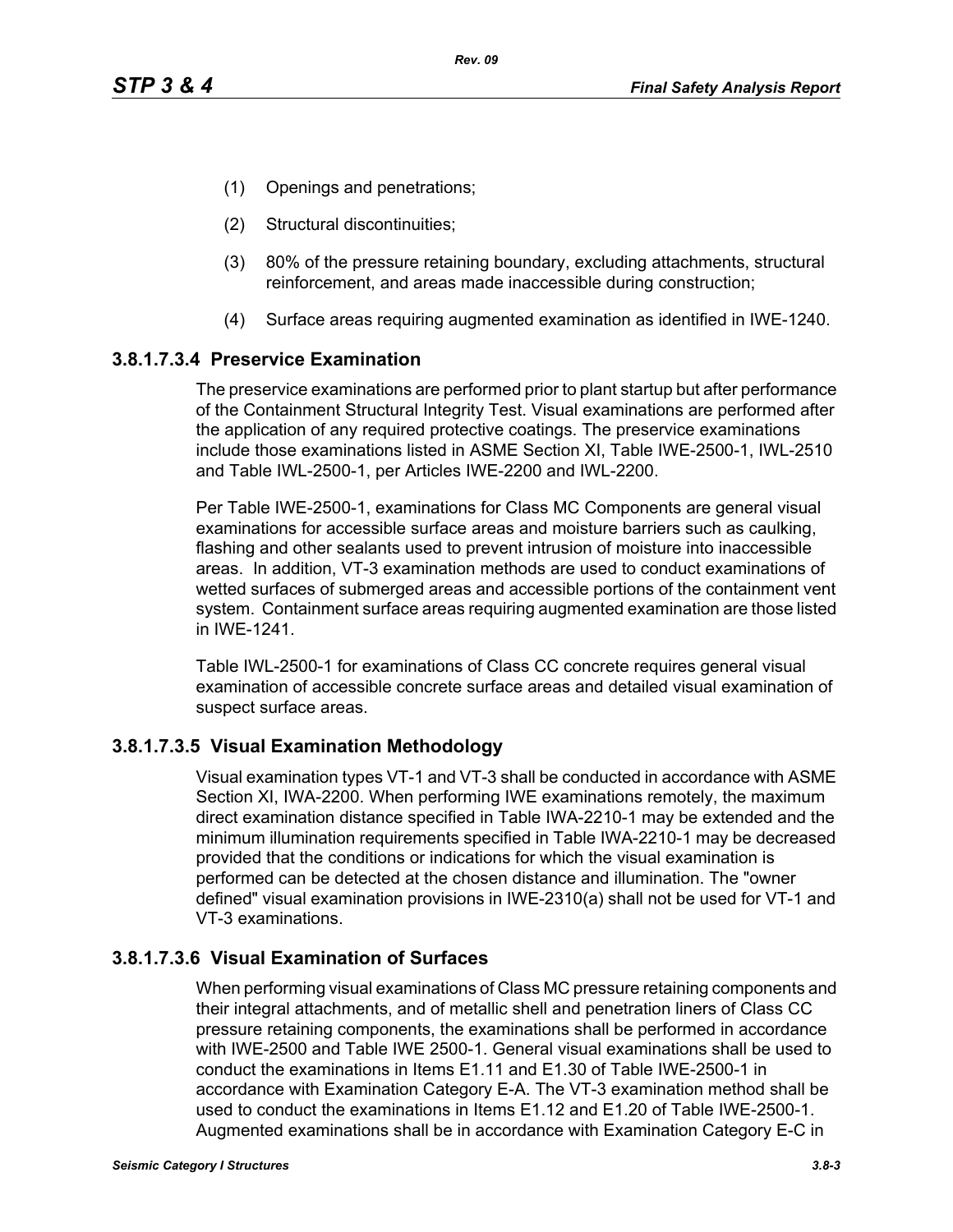Table IWE-2500-1 to assess the condition of surfaces when required to determine the magnitude of deterioration and extent of any deteriorated or distressed surfaces. The VT-1 examination method shall be used to conduct the examination in Item E4.11 of Table IWE-2500-1.

Visual examinations of concrete surfaces shall be performed in accordance with IWL-2300. Visual examinations shall be performed directly or remotely, with adequate illumination, by personnel with visual acuity sufficient to detect evidence of degradation.

# **3.8.1.7.3.7 Visual Examination of Bolted Connections**

A general visual examination of the pressure-retaining bolted connections that are identified as part of Accessible Surface Areas in Item E1.11 of Table IWE-2500-1, Examination category E-A, shall be conducted using the VT-3 examination method once during each interval as defined by IWE-2412 in ASME Section XI. This includes the containment bolted connections that are disassembled during the scheduled performance of the examinations in Item E1.11 of Table IWE-2500-1. As an alternative to performing the VT-3 examinations of containment bolted connections that are disassembled during the scheduled performance of Item E1.11, the VT-3 examinations of containment bolted connections may be conducted whenever the bolted connections are disassembled for any reason. Flaws or degradation identified during the performance of a VT-3 examination shall be examined in accordance with the VT-1 examination method. The criteria given in the material specification or in ASME Section XI, IWB-3517.1, shall be used to evaluate containment bolting flaws or degradation.

# **3.8.1.7.3.8 Ultrasonic Examination**

The ultrasonic thickness measurements used for surfaces requiring augmented examination in accordance with ASME Section XI, Table IWE-2500-1, Examination Category E-C, Item E4.12, are conducted using a technique demonstrated on a calibration standard. Methods such as those described in Section V, Article 23, SE-797, "Standard Practice for Thickness Measurement by Manual Contact Ultrasonic Method", are acceptable. The ultrasonic thickness measurements are performed for both Class MC Components and metallic shell and penetration liners of Class CC components if augmented examination is necessary under the provisions of ASME Section XI, IWE-1240.

# **3.8.1.7.3.9 Alternative Examination Techniques**

As provided by ASME Section XI, IWA-2240, "Alternative Examinations", a combination of methods, or newly developed techniques may be substituted for methods specified for a given item, provided that they are demonstrated to be equivalent or superior to the specified method. This provision allows for the use of newly developed examination methods, techniques, etc., which may result in improvements in examination reliability and reductions in personnel exposure.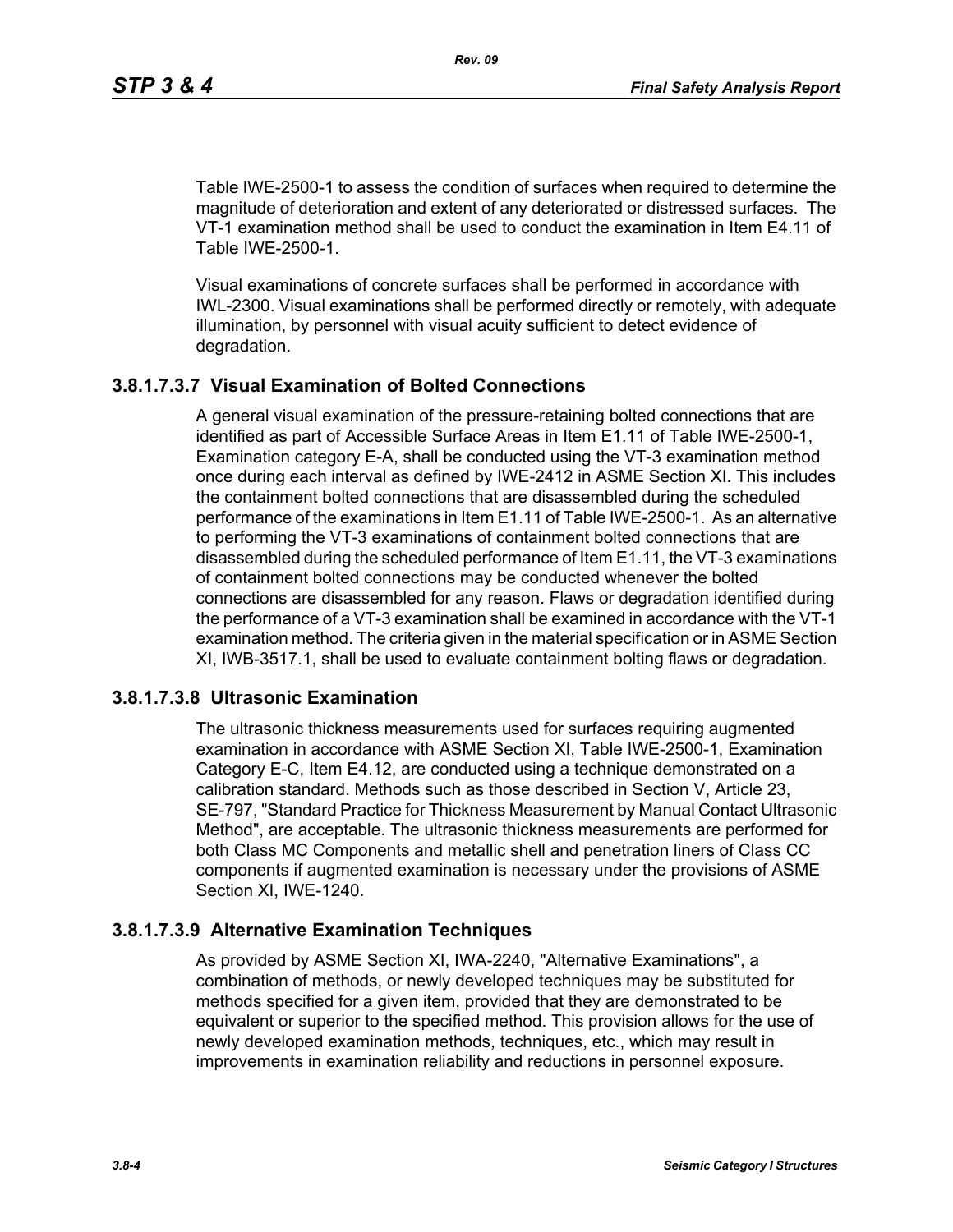#### **3.8.1.7.3.10 Qualification of Examination Personnel and Systems for Ultrasonic Examination**

Personnel performing preservice and inservice examinations of the containment system are qualified in accordance with the applicable requirements of ASME Section XI. Personnel shall conduct VT-1 and VT-3 examinations in accordance with IWA-2200. Personnel conducting examinations in accordance with the VT-1 or VT-3 examination method shall be qualified in accordance with IWA-2300. Personnel performing detailed visual examination and general visual examination of concrete surfaces are qualified in accordance with IWA-2300 to perform examinations as described in IWL-2300. The "owner defined" personnel qualification provisions in IWE-2330(a) for personnel that conduct VT-1 and VT-3 examinations and IWL-2310(d) are not approved for use. Ultrasonic examination systems shall be qualified in accordance with an industry accepted program for implementation of ASME Section XI, Appendix VIII, "Performance Demonstration for Ultrasonic Examination Systems".

## **3.8.1.7.3.11 Inservice Inspection Schedule**

The ISI interval for Class MC Components and metallic shell and penetration liners of Class CC components and their supports shall conform to the 10 year inspection interval of Inspection Program B as described in ASME Section XI, IWE-2412 and Table IWE-2412-1. Except where deferral is permitted until the end of an inspection interval as specified in Table IWE-2500-1, the percentages of minimum examinations completed and maximum examinations credited within each period of the interval shall correspond to Table IWE-2412-1.

The ISI of Class CC reinforced concrete is per Section IWL-2400. It shall be performed at 1, 3, and 5 years following the completion of the Containment Structural Integrity Test and every 5 years thereafter in accordance with ASME Section XI, IWL-2510 and Table IWL-2500-1.

## **3.8.1.7.3.12 Acceptance Criteria and Evaluation of Examination Results**

For Preservice and ISI examinations, the requirements of IWE-3000 for ASME Class MC Components and metallic liners and IWL-3000 for ASME Class CC concrete components are used for evaluation of examination results. The ultrasonic acceptance standard of IWE-3511.3 for ASME Class MC Components is applied to metallic liners of Class CC components for containment surfaces requiring augmented examination. The criteria for the evaluation of containment bolting flaws or degradation are in accordance with IWB-3517.1 or the material specification.

## **3.8.1.7.3.13 System Pressure Tests**

System pressure tests of the Containment Structure are conducted in accordance with ASME Section XI, IWE-5000 and IWL-5000. Per IWE-5221, except as noted in IWE-5222, repair/replacement activities performed on the pressure retaining boundary of the Class MC or Class CC components shall be subjected to a pneumatic leakage test in accordance with provisions of 10 CFR 50, Appendix J. In addition to the Class CC requirements stated in IWL-5000 pertaining to pressure tests, IWL-4000 provides requirements for repair/replacement activities on the concrete containment structure.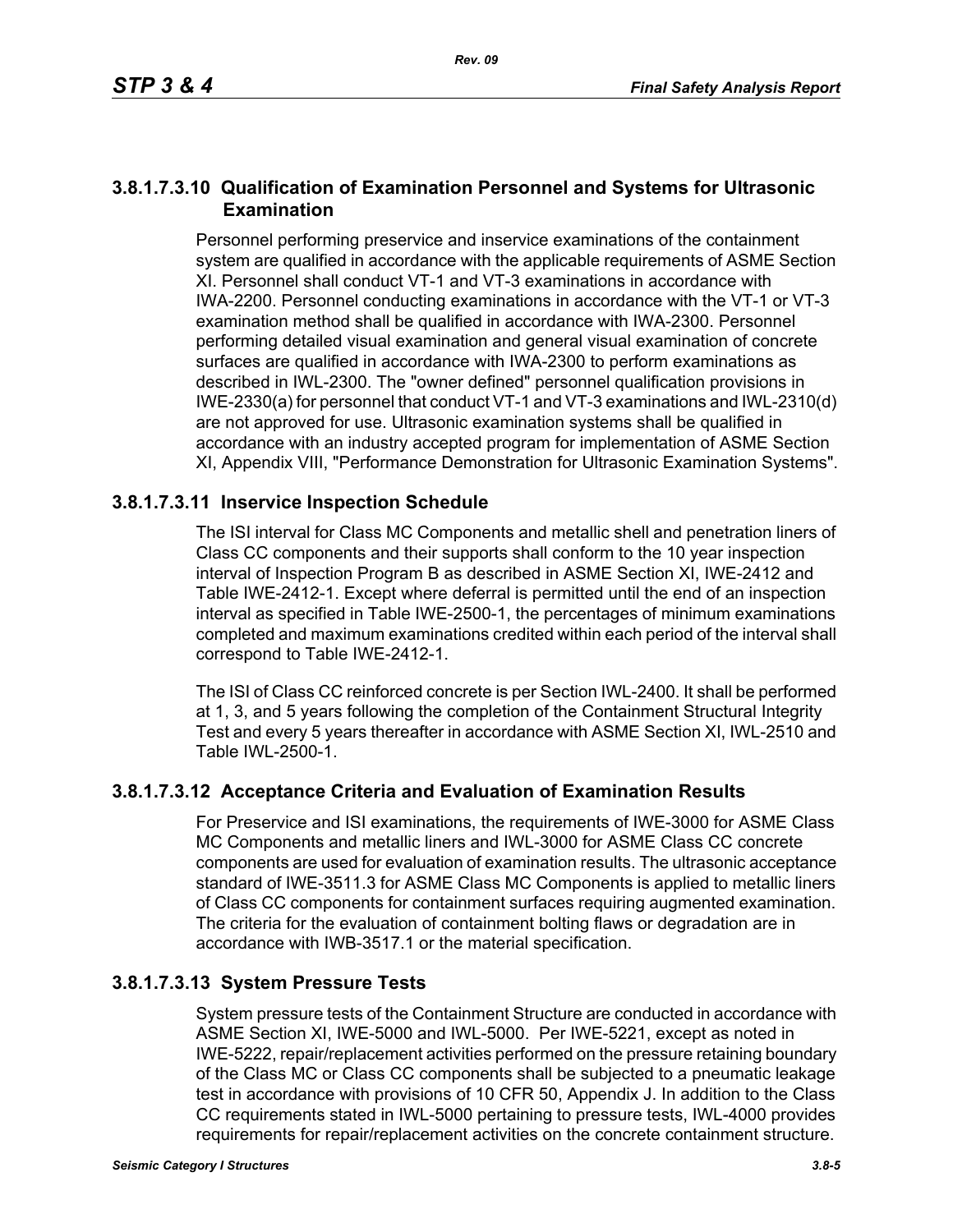## **3.8.1.7.3.14 Evaluation of Inaccessible Areas**

During operation, areas inaccessible for examination for acceptability are evaluated if conditions exist in accessible areas that indicate the presence of or result in the degradation of the inaccessible areas. For each such area identified, the following information is included in the Inservice Inspection Summary report required by ASME Section XI, IWA-6000:

- (1) A description of the type and estimated extent of degradation, and the conditions that led to the degradation.
- (2) An evaluation of each area and the result of the evaluation.
- (3) A description of necessary corrective actions.

#### **3.8.4 Other Seismic Category I Structures**

STD DEP T1 2 15-1

STD DEP 12.3-3

*Other Seismic Category I structures which constitute the ABWR Standard Plant are the Reactor Building*, *Control Building*, *and* Diesel Generator Fuel Oil Tunnels.*Radwaste Building substructure. Figure 1.2-1 shows the spatial relationship of these buildings. The only other*non-Category I *structure*s *in close proximity to*which could interact with *these structures is*are the Radwaste Building, Service Building, Control Building Annex, the stack on the Reactor Building roof, and *the Turbine Building. It is*These structures, except the stack, are *structurally separated from the other ABWR Standard Plant buildings.* The analysis and design of these non-Category I structures are described in Sections 3.7.2.8 and 3.7.3.16.

Details of the Diesel Generator Fuel Oil Tunnels are provided in Section 3H.7.

*The R/B, steam tunnel, Residual Heat Removal (RHR) System, Reactor Water Cleanup (CUW) System, and Reactor Core Isolation Cooling (RCIC) System rooms are designed to handle the consequences of high-energy pipe breaks. The RHR, RCIC, and CUW rooms are designed for differential compartment pressures, with the associated temperature rise and jet force. Steam generated in the RHR compartment from the postulated pipe break exits to the steam tunnel through blowout panels.The steam tunnel is vented to the Turbine Building (T/B) through the seismic interface restraint structure (SIRS). The steam tunnel, which contains several pipelines (e.g., main steam, feedwater, RHR), is also designed for a compartment differential pressure with the associated temperature changes and jet force.*

#### **3.8.4.1.3 Radwaste Building Substructure** (Not Used)

STD DEP T1 2.15-1

*The Radwaste Building (RWB) Substructure is shown in Section 1.2.*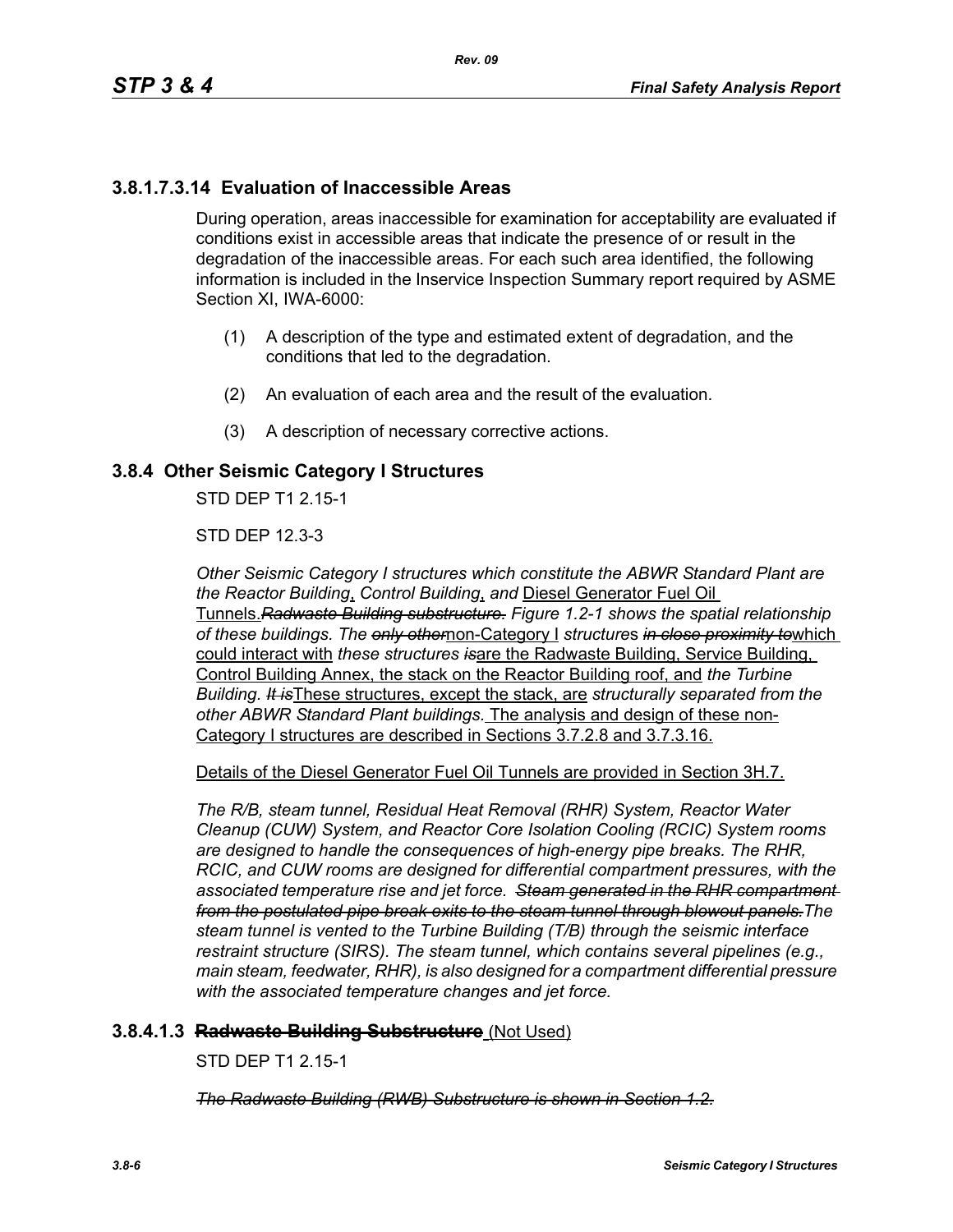*The Radwaste Building is a reinforced concrete structure 60.4 66.2m by 41.2 38.8m and a height of 29.5 27.4m from the top of the basemat. The building consists of a below grade substructure consisting of walls (1.2m thick) and slabs of reinforced concrete forming a rigid box structure which serves as a container to hold radioactive waste in case of an accident. This substructure is located below grade to increase shielding capability and to maximize safety. It is supported on a separate foundation mat whose top is 13.7m below grade. In addition, a reinforced concrete superstructure*

*15.7 13.4m high extends above grade floor level and houses the balance of the radwaste equipment.*

*The RWB Substructure houses the high and low conductivity tanks, clean up phase sperarators, spent resin storage tanks, a concentrated waste storage tank, distillate tank and associated filters, and pumps for the radioactive liquid and solid waste treatment systems.*

*Although the radwaste superstructure is not a Seismic Category I structure, its major structural concrete walls, slabs, columns and roof are designed to resist Seismic Category I loads.*

*The summary report for the readwaste building is in Section 3H.3. This report contains a description of radwaste building, the loads, load combinations, reinforcement stresses, and concrete stresses at locations of interest. In addition, the report contains reinforcement details for the basement, seismic walls, and floors.*

#### **3.8.4.2.1 Reactor Building**

STD DEP 1.8-1

*The major portion of the Reactor Building is not subjected to the abnormal and severe accident conditions associated with a containment. A listing of applicable documents follows:*

*(1) [ACI 349, Code Requirements for Nuclear Safety-Related Concrete Structures (as modified by Table 3.8-10)*.*]\**

#### **3.8.4.2.3 Radwaste Building Substructure** (Not Used)

STD DEP T1 2.15-1

*[The RWB Substructure shall be designed using the same codes and standards as the reactor building. Refer to Subsection 3.8.4.2.1 for a complete list.]\**

*In addition, the non-Seismic Category 1 I reinforced concrete portion of the superstructure is designed according to the seismic provisions of the uniform building code.*

#### **3.8.4.3.2 Control Building and Radwaste Building Substructure**

STD DEP T1 2.15-1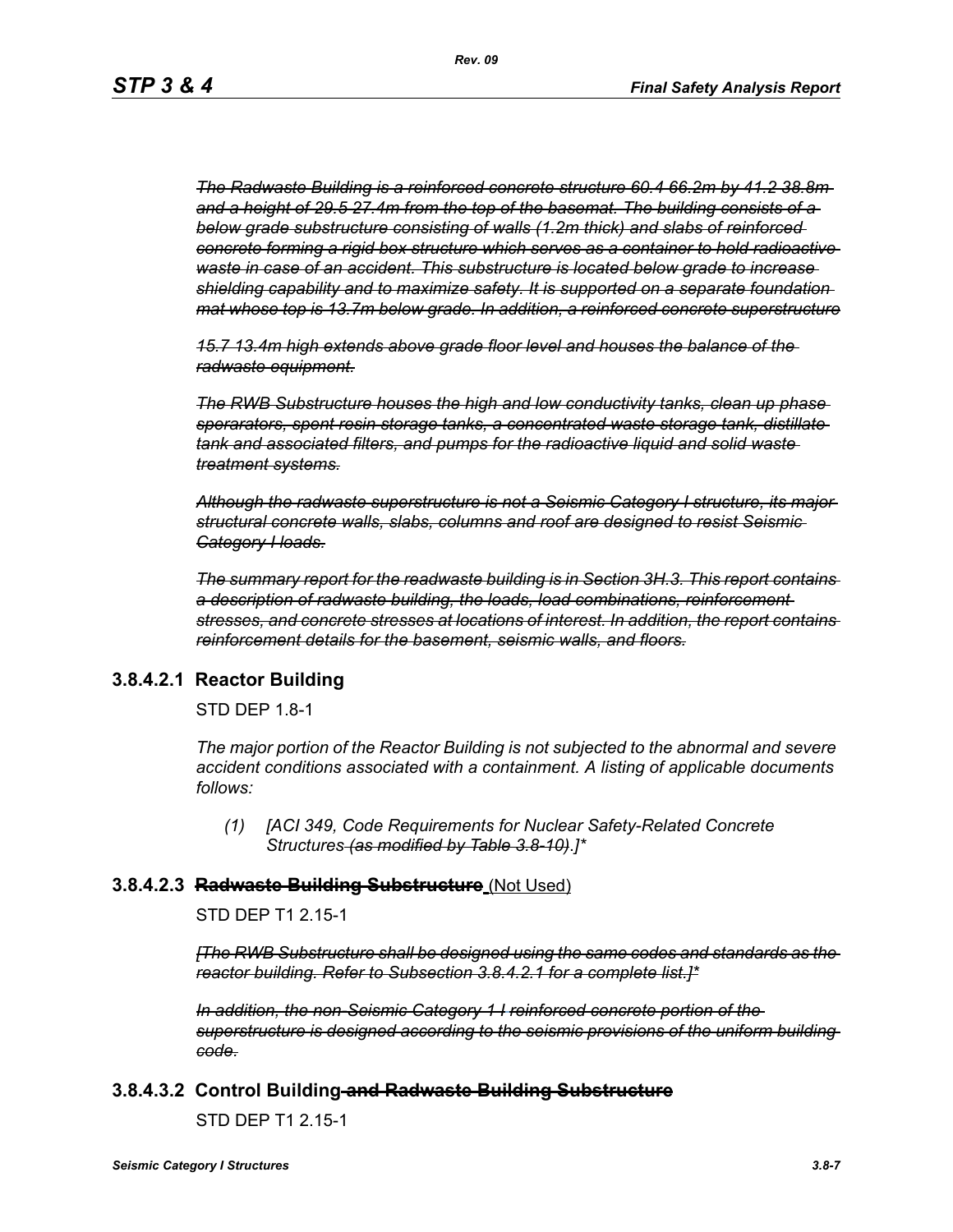#### **3.8.4.4.1 Reactor Building***,* **and Control Building***,* **and Radwaste Building Substructure**

STD DEP T1 2.15-1

*[The Reactor Building,*and *Control Building and Radwaste Building Substructure will be designed in accordance with ACI-349 for concrete structures and ANSI/AISC-N690 specification for steel structures.]\** 

*The Reactor Building*and *Control Building. and Radwaste Building Substructure are analyzed using the computer codes listed in Appendix 3C.* 

*The foundation for Category I structures is contained in the summary reports for their respective buildings. The reactor building foundations is contained in Section 3H.1,* and the control building foundation is in Section 3H.2.<del>, and the radwaste building</del> *foundation is in Section 3H.3. This summary report contains a section detailing safety factors against sliding, over turning, and floatation.*

## **3.8.4.5.3 Radwaste Building Substructure** (Not Used)

STD DEP T1 2 15-1

*[Structural acceptance criteria are defined in ANSI/AISC-N690 and ACI 349 Codes.]\* In no case does the allowable stress exceed 0.9Fy where Fy is the minimum specified yield stress. The design criteria preclude excessive deformation of the Reactor Building. The clearances between adjacent buildings are sufficient to prevent impact during a seismic event.*

## **3.8.5.1 Description of the Foundations**

STD DEP T1 2.15-1

*The Radwaste Building foundation is a rectangular reinforced concrete mat 60.4m by 41.2 and 2.5m thick. The top of the Radwaste Building mat is 13.5m below grade. The foundation mat is constructed of cast-in-place conventionally reinforced concrete. It supports the Radwaste Building structure.*

*The foundation for Category 1 structures is contained in the summary reports for their respective buildings. The Reactor Building foundation is contained in Section 3H.1* and *the Control Building foundation is in Section 3H.2., and the Radwaste Building foundation is in Section 3H.3. This summary report contains a section detailing safety factors against sliding, over turning, and floatation.*

# **3.8.5.8.1 Description of Foundations for DGFOT**

Diesel Generator Fuel Oil Tunnels (DGFOT) foundation is a 2 ft thick reinforced concrete basemat placed over two feet thick lean concrete mud mat. The foundation analysis and design is performed using a three dimensional finite element analysis (FEA). The flexibility of the basemat and the supporting soil is accounted for through use of foundation soil springs. For additional analysis and design details, see Section 3H.7.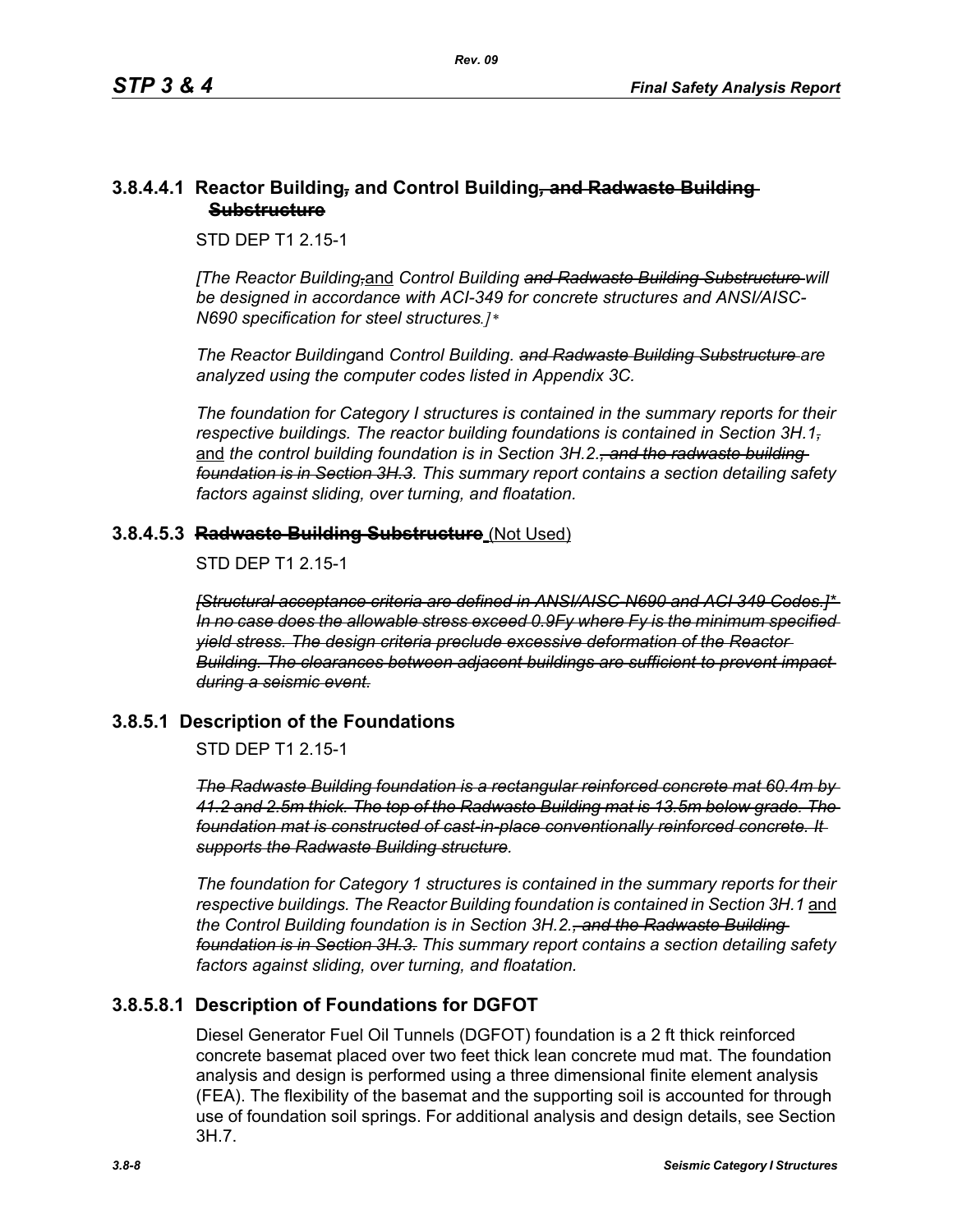Seismic gaps between the DGFOT and adjoining Reactor Building (RB) and Diesel Generator Fuel Oil Storage Vaults (DGFOSV) as well as the differential movements for design commodities communicating between the DGFOT and the adjoining RB and DGFOSV are determined considering settlement and tilts obtained from time rate of settlement analysis accounting for construction sequence, seismic movements from seismic analysis, and translations and/or rotations from sliding and overturning stability evaluations.

#### **3.8.5.9 Description of Foundations for Category I Site-Specific Structures**

#### **3.8.5.9.1 UHS/RSW Pump House**

Ultimate Heat Sink (UHS)/Reactor Service Water (RSW) Pump House foundation is a 10 ft thick reinforced concrete basemat placed over two feet thick lean concrete mud mat. The foundation analysis and design is performed using a three dimensional finite element analysis (FEA). The flexibility of the basemat and the supporting soil is accounted for through use of foundation soil springs. For additional analysis and design details, see Section 3H.6.

Seismic gaps between the RSW Pump House and the adjoining RSW Piping Tunnels as well as the differential movements for design of commodities communicating between the RSW Pump House and RSW Piping Tunnels are determined considering settlement and tilts obtained from time rate of settlement analysis accounting for construction sequence, seismic movements from seismic analysis, and translations and/or rotations from sliding and overturning stability evaluations.

#### **3.8.5.9.2 Reactor Service Water (RSW) Piping Tunnels**

RSW Piping Tunnels foundation is a 3 ft thick reinforced concrete basemat placed over 2 ft thick lean concrete mud mat. The foundation analysis and design is performed using conservative manual calculations as described in Section 3H.6.6.2.2.

Seismic gaps between the RSW Piping Tunnels and the adjoining Control Building (CB) and RSW Pump House as well as the differential movements for design of commodities communicating between the RSW Piping Tunnels and the adjoining CB and RSW Pump House are determined considering settlement and tilts obtained from time rate of settlement analysis accounting for construction sequence, seismic movements from seismic analysis, and translations and/or rotations from sliding and overturning stability evaluations.

## **3.8.5.9.3 Diesel Generator Fuel Oil Storage Vaults (DGFOSV)**

DGFOSV foundation is a 6 ft thick reinforced concrete basemat placed over 2 ft thick lean concrete mud mat. The foundation analysis and design is performed using a three dimensional finite element analysis (FEA). The flexibility of the basemat and the supporting soil is accounted for through use of foundation soil springs. For additional analysis and design details, see Section 3H.6.7.

Seismic gaps between the DGFOSV and the adjoining DGFOT as well as the differential movements for design commodities communicating between the DGFOSV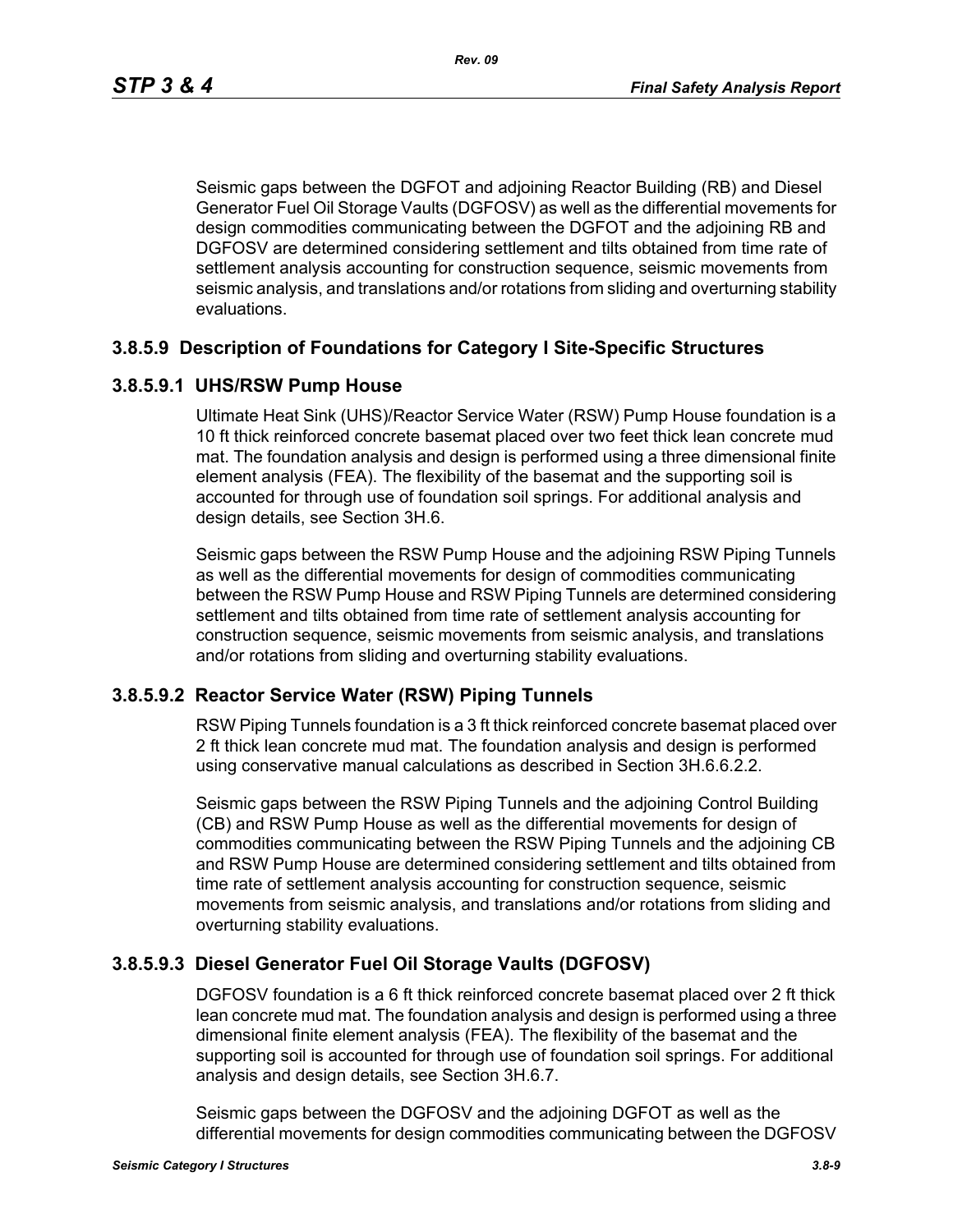and DGFOT are determined considering settlement and tilts obtained from time rate of settlement analysis accounting for construction sequence, seismic movements from seismic analysis, and translations and/or rotations from sliding and overturning stability evaluations.

## **3.8.5.10 Construction Sequencing for Seismic Category I Foundations**

In order to assure that construction loading does not result in excessive stresses on the foundation mat or the superstructure, construction sequence planning will consider the following:

- **Construction should proceed such that major walls at the lowest level, those** providing foundation mat stiffness, are constructed across essentially the entire foundation before loads from walls and slabs above are applied.
- **Loads should be uniformly applied to the foundations.**
- Overall foundation tilt would remain within 1/600.

Construction specifications will include the following requirements:

- The concrete placement for the superstructure will be such that the superstructure is erected uniformly considering the following:
	- Concrete pours for major walls are limited to the lesser of about 20'-0" or to the floor above until all of the major walls at that elevation are poured.
	- Concrete pours for major floor slabs are essentially completed for the entire floor before concrete pours are started for floor above.
- For the RSW Pump House/UHS foundation, the following sequence will be specified:
	- Excavate the RSW Pump House/UHS to the bottom of the UHS foundation.
	- Place the UHS foundation concrete to a construction joint within about ten feet of the junction with the RSW Pump House.
	- Drive sheet piling along the RSW Pump House wall adjacent to the UHS and excavate to the bottom of the RSW Pump House foundation.
	- Place the RSW Pump House foundation concrete.
	- Place the RSW Pump House concrete walls up to the UHS foundation level.
	- Complete concrete placements for UHS foundations and RSW Pump House slabs at the top of the UHS foundation level.
	- For the remaining portions of the UHS basin and RSW Pump House above the UHS basemat level the concrete pour of the major walls will be limited to the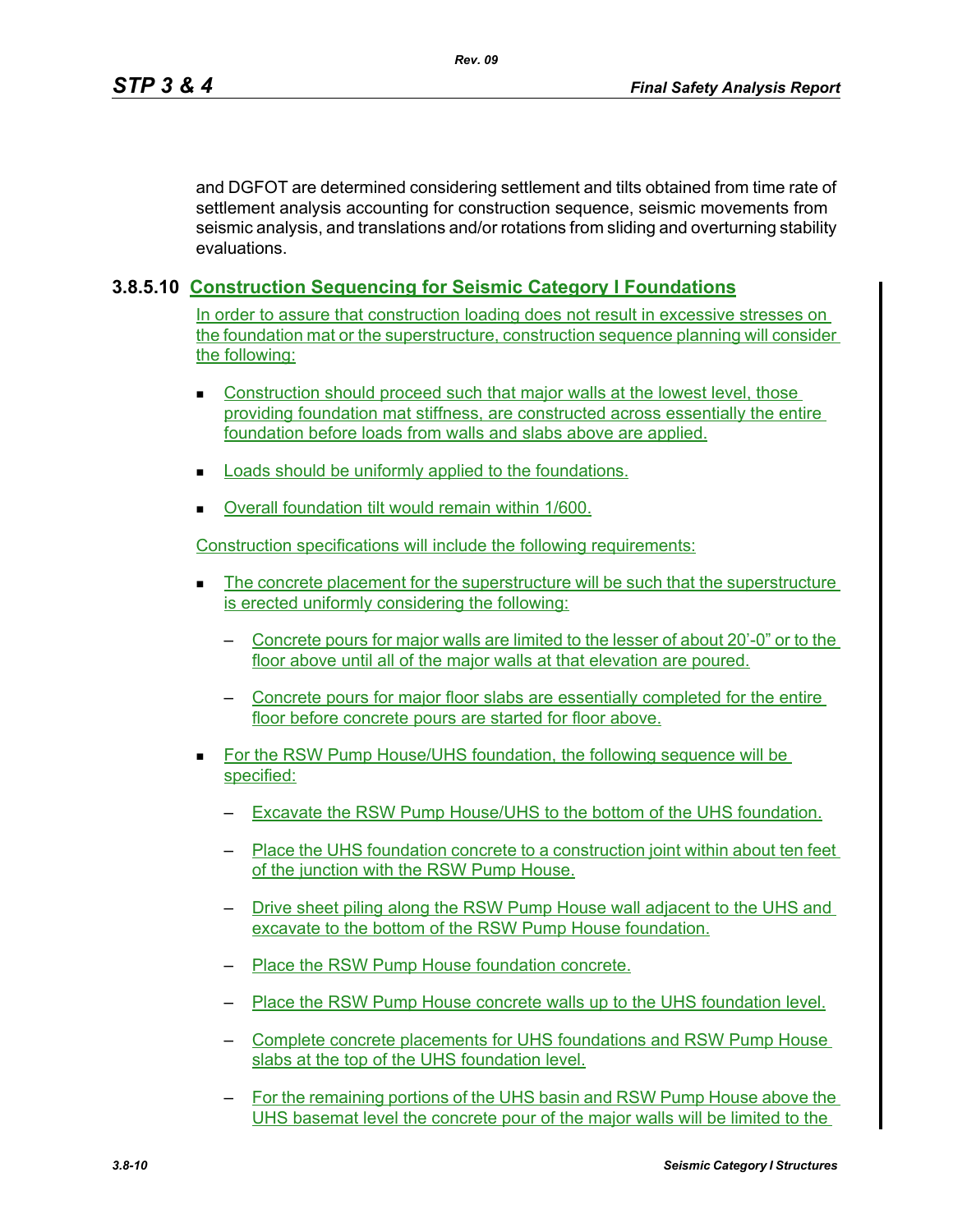lesser of about 20'-0" or to the floor above until all of the major walls at that elevation are poured.

- For the buried tunnels, the following sequence will be specified:
	- Construct the tunnels uniformly and level by level to a construction joint within about ten feet of the junction with the terminating structure.
	- After placing backfill around and above each tunnel, place the last tunnel segment adjacent to the terminating structure.

#### **3.8.6 COL License Information**

#### **3.8.6.1 Foundation Waterproofing**

The following standard supplement addresses COL License Information Item 3.23.

Foundation waterproofing is done by placing a waterproofing membrane near the top elevation of the concrete fill. The remainder of the concrete fill is then poured on top of the waterproofing material. A waterproof membrane that could degrade the ability of the foundation to transfer loads is not used.

The material used for the waterproof membrane will be a two-coat color-coded Methyl Methacrylate (MMA) resin, which is an elastomeric "spray-on" membrane. The total thickness of the waterproofing membrane will be a nominal 120 mils.

Additional testing on the waterproofing membrane will be required to demonstrate the adequacy of the membrane's performance under applicable mechanical conditions, including pressures from the backfill, hydrostatic pressure, and foundation bearing. Test conditions will simulate the environment at the walls and the base level. The horizontal membrane (located in the structural concrete fill) will also be tested for its resistance to the hydrostatic pressures at the membrane location, as the basic assumption that necessitates the use of waterproofing is that cracks in the concrete fill will allow water to propagate up to the waterproofing membrane.

The membrane will be tested in accordance with ASTM D5385, Standard Test Method for Hydrostatic Pressure Resistance of Waterproofing Membranes, which requires that the membrane be subjected to a pressure of 100 psi. The acceptance criterion is that the sample is able to resist the expected hydrostatic pressure.

The waterproofing membrane will be tested per ASTM C267 (Standard Test Methods for Chemical Resistance of Mortars, Grouts, and Monolithic Surfacings and Polymer Concretes) for its resistance to the concrete mix chemistry, the actual backfill material chemistry, and groundwater chemistry found on site. Additional testing of the waterproofing membrane's ability to resist the chemical reagents as specified through accelerated aging will be done per ASTM G114 (Standard Practices for Evaluating the Age Resistance of Polymeric Materials Used in Oxygen Service). The margin provided by the testing, for chemicals and pressure exposures, along with the results from accelerated age testing will ensure that the waterproofing will sufficiently resist the projected environmental pressures over its intended lifetime.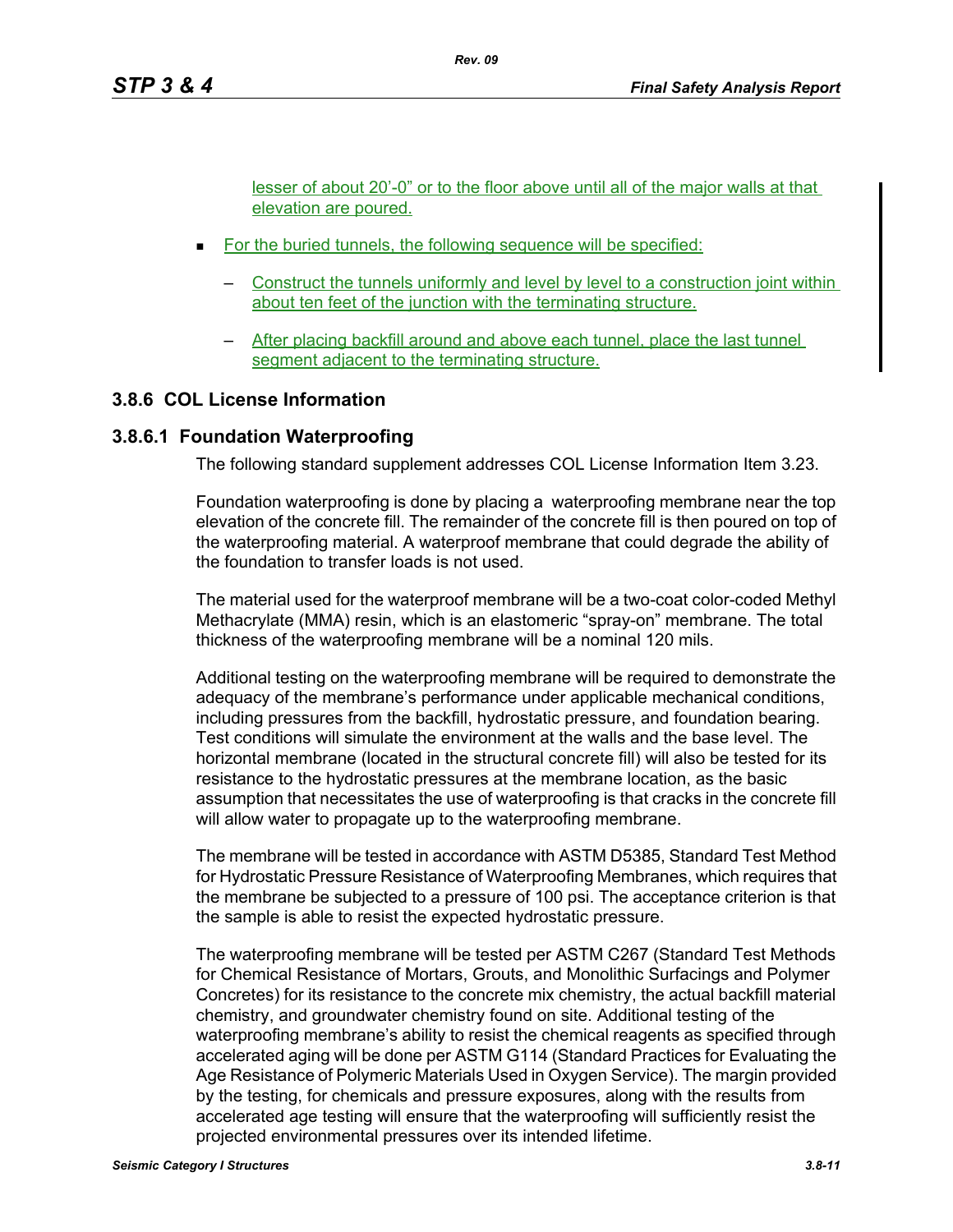The coefficient of friction of the waterproofing material will be determined with a qualification program prior to procurement of the material. The qualification program will be developed to demonstrate that the selected material will meet the waterproofing and friction requirements. The qualification program will include testing to demonstrate that the waterproofing requirements and the coefficient of friction required to transfer seismic loads have been met. Testing methods will simulate field conditions to demonstrate that the minimum required static coefficient of friction of 0.75 is achieved by the structural concrete fill - waterproof membrane structural interface. The material will meet the required friction factor. Also, to achieve a minimum coefficient of friction of 0.75 to prevent sliding at the construction joints in the structural concrete and concrete fill, the concrete surfaces will be roughened in accordance with the provisions of Section 11.7.9 of ACI 349-97.

The test program will be based on the test methods contained in ASTM D1894. The tests will be performed with the expected range of normal compressive stresses. The coefficient of friction, as defined in ASTM D1894, is the ratio of the force required to move one surface over another to the total force applied normal to those surfaces. The test fixture assembly will be designed to obtain a series of shear / lateral forces and the corresponding applied normal compressive loads. The test data will be generally represented by a best fit straight line whose slope is the coefficient of friction.

#### **3.8.6.2 Site Specific Physical Properties and Foundation Settlement**

The following site-specific supplement addresses COL License Information Item 3.24.

Physical properties of the site-specific subgrade medium and the settlement of foundations are assessed in Sections 3H.6.4.2 and 2.5S.4.

#### **3.8.6.3 Structural Integrity Test Result**

The following standard supplement addresses COL License Information Item 3.25.

Structural Integrity Test (SIT) of the containments will be performed in accordance with Subsection 3.8.1.7.1 and ITAAC Table 2.14.1 Item #3. The Unit 3 containment will be considered a prototype and its SIT performed accordingly. The details of the test and the instrumentation are provided in the following subsections. The test and instrument plan for the Unit 3 SIT will conform to the requirements for prototype containments as delineated in Article CC-6000 of ASME Section III, Division 2. The test and instrument plan for the Unit 4 SIT will conform to the requirements for nonprototype containments as delineated in Article CC-6000 of ASME Section III, Division 2.

#### **3.8.6.3.1 Details of the Test:**

The containment is subjected to integrity tests that include both an overall internal pressure test and a differential pressure test. The SIT will be performed at a test pressure of at least 1.15 times the containment design pressure in both the drywell and suppression chamber simultaneously. The differential pressure test will be performed at a test pressure of at least 1.0 times the maximum design differential pressure. The test pressure will be held for at least 1 hour.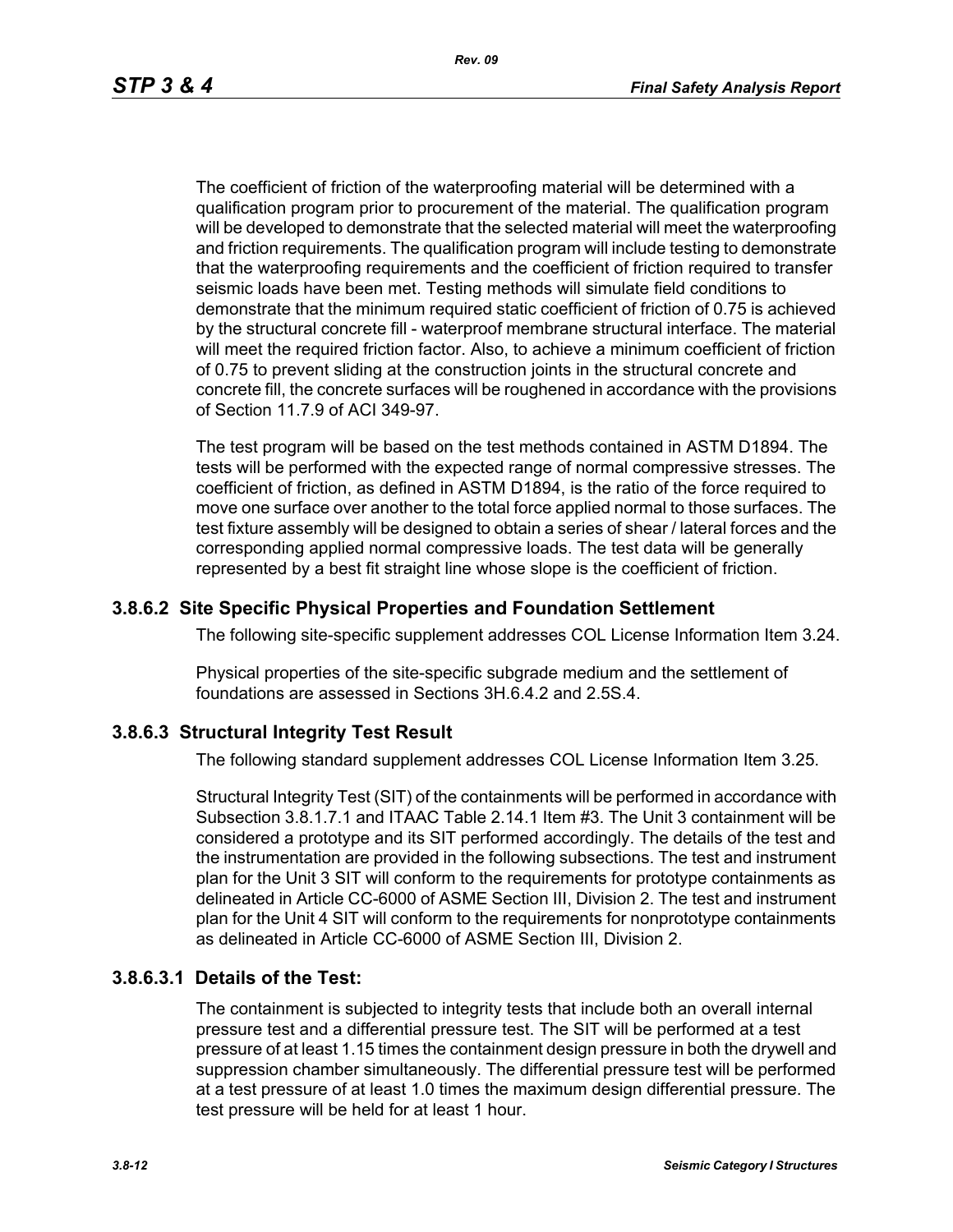Predictions of displacements and strains will be made prior to the start of the Unit 3 test. During the SIT, the suppression chamber and spent fuel pool will be filled with water to the normal operational water level. Atmospheric air will be used as the testing medium for both the overall and the differential pressure test. The Designer or his designee will perform a pretest visual examination of the accessible portions of the Reinforced Concrete Containment Vessel (RCCV) prior to the SIT in accordance with CC-6210 of ASME Section III, Division 2. The Designer or his designee will witness the SIT and will monitor displacement measurements.

## **3.8.6.3.1.1 Test Description & Objectives**

- *(1)* The SIT will test the RCCV for structural performance acceptability as a prerequisite for Code Acceptance and stamping. The test will be conducted in accordance with the 2001 Edition, including 2003 addenda, of the ASME Boiler & Pressure Vessel Code, Section III, Division 2, Article CC-6000 (hereinafter referred to as the ASME Code).
- *(2)* The SIT is performed at a test pressure of at least 1.15 times the containment design pressure of 45 psig (1.15x45=51.75 psig) (357 kPag) to demonstrate the quality of construction and to verify the acceptable performance of new design features. The structural response of the system under the required maximum test pressure - measured in terms of displacements, strain (Unit 3 only) and cracking - shall be recorded and the data shall be presented in a final report.
- *(3)* Evaluation of SIT results will be conducted in accordance with Section CC-6400 of the ASME Code using the acceptance criteria given in Section CC-6410.
- *(4)* The SIT shall be performed using atmospheric air.

## **3.8.6.3.1.2 Test Parameters:**

- *(1)* Loading
	- *(a)* Pressurization/depressurization test of the RCCV

The SIT will subject the RCCV to a pressurization/depressurization sequence during which the internal pressure is increased from atmospheric pressure to the test pressure at which point pressure inside the RCCV will be held at maximum test pressure for at least 1 hour. Afterwards, the internal pressure is decreased from the maximum test pressure to atmospheric pressure. A detailed description of the test pressurization sequence is provided in Subsection 3.8.6.3.1.2(1)(c) below.

*(b)* Differential pressurization/depressurization of drywell and suppression chamber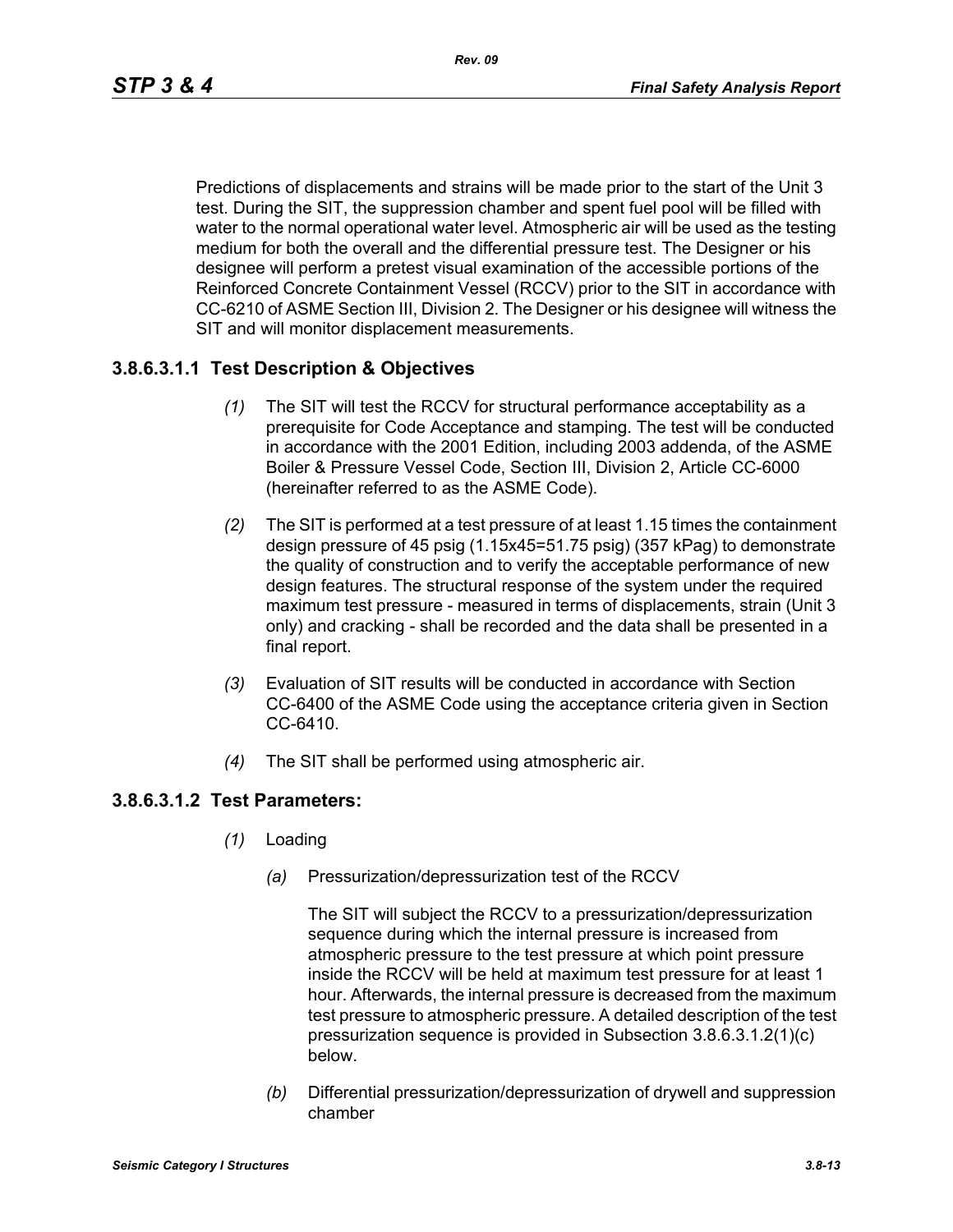The SIT will subject the drywell of the RCCV to a differential pressurization/depressurization sequence while the suppression chamber is at the atmospheric pressure. For this test, the internal pressure of the drywell is set to 25 psig (172 kPag) and held at this level for at least 1 hour.

*Rev. 09*

*(c)* Pressurization Sequence

The pressurization/depressurization rate during the test shall not exceed 20% of the maximum test pressure per hour, or 10.35 psig per hour. The pressurization and depressurization shall be performed using a minimum of 5 pressure steps. At the end of each step, the pressure shall be held for a minimum of 1 hour to collect a full set of strains (Unit 3 only), displacements, and temperatures. Once the full SIT test pressure is obtained, the pressure shall be held for a minimum of 2 hours to perform crack mapping in addition to collecting a full set of strains (Unit 3 only), displacements, and temperatures. The same process shall be used during the depressurization phase of the test.

- *(2)* Response
	- *(a)* Displacement

Displacement measurements shall be taken at the following locations:

- (a.1) Radial displacements in the drywell: top of the drywell, midheight of the upper drywell, and above the diaphragm floor. Radial displacements in the suppression chamber (SC): top of the SC, mid-height of the SC, and above the basemat. Measurements shall be made at a minimum of four approximately equally spaced azimuths and should be perpendicular to the containment centerline.
- (a.2) Radial displacements of the containment wall adjacent to the largest opening, at a minimum of 12 points, four equally spaced on each of three concentric circles. The diameter for the inner circle shall be large enough to permit measurements to be made on the concrete rather than on the steel sleeve; the middle approximately 1.75 times the diameter of the opening; and the outer approximately 2.5 times the diameter of the opening. The change in the diameter of the opening shall be measured on the horizontal and vertical axes.
- (a.3) Vertical displacement of the RCCV walls at the top of the drywell relative to the basemat-wall junction, measured at a minimum of four approximately equally spaced azimuths.
- (a.4) Vertical displacement of the drywell top slab relative to the basemat near the reactor shield wall, and vertical displacement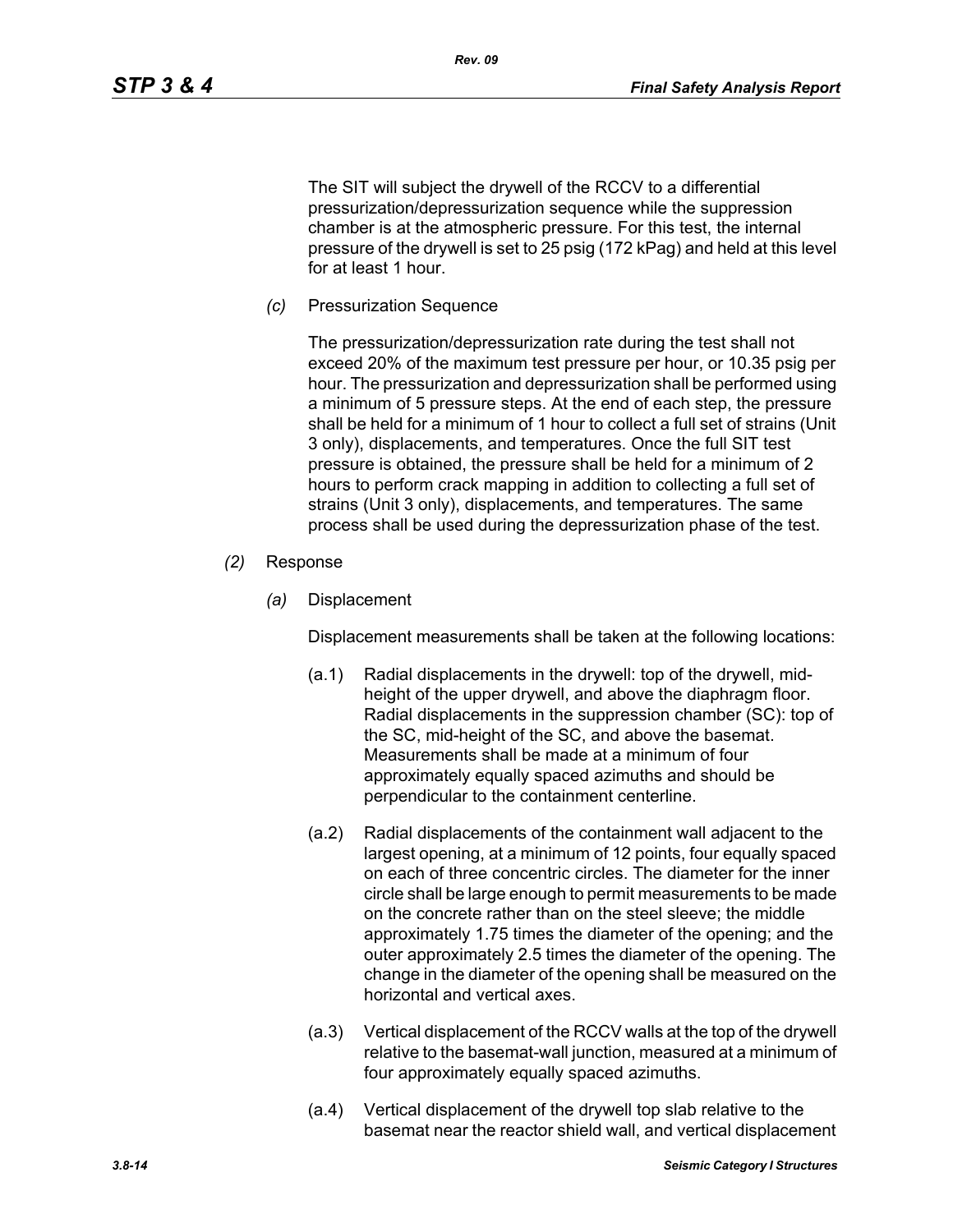of the drywell top slab relative to the basemat at two other approximately equally spaced locations between the reactor shield wall and the primary vertical wall of the RCCV on a common azimuth.

*(b)* Strain (Unit 3 Only)

Per requirements of Section CC-6370 of ASME code, the Unit 3 prototype containment shall be instrumented to measure strain. Strain measuring instrumentation will be located so as to demonstrate the structural behavior of the following areas of the RCCV, at a minimum:

- (b.1) the intersection of the shell and the basemat.
- (b.2) near mid-height on the suppression chamber.
- (b.3) near mid-height on the upper drywell.
- (b.4) the vicinity of the lower drywell access tunnel at azimuth 180 deg.
- (b.5) the intersection of the shell and the top slab.
- (b.6) the intersection of the shell and the diaphragm floor.
- (b.7) the intersection of the top slab and the drywell head.
- *(c)* Temperature

Ambient temperature shall be measured inside and outside the RCCV. In addition, per requirements of Section CC-6380 of ASME code, for the Unit 3 prototype containment, temperatures shall be measured at all strain gage locations to establish representative temperatures for strain measurements. Temperature measurements shall be used to correct measured strain values for thermal effects.

*(d)* Crack mapping

Per requirements of Section CC-6350 of ASME code, concrete surface cracks shall be mapped. The patterns of cracks that exceed 0.01 inch (0.25 mm) in width and 6 inches (152 mm) in length shall be mapped at specified locations before the test, at maximum pressure, and after the test. At each location, an area of at least 40 sq ft  $(3.7 \text{ m}^2)$  shall be mapped.

Locations for crack mapping will be finalized after the completion of the RCCV construction and SIT prediction analysis as well as the completion of engineering for placement of the equipment, piping, cables, and steel frame and galleries so that locations selected will: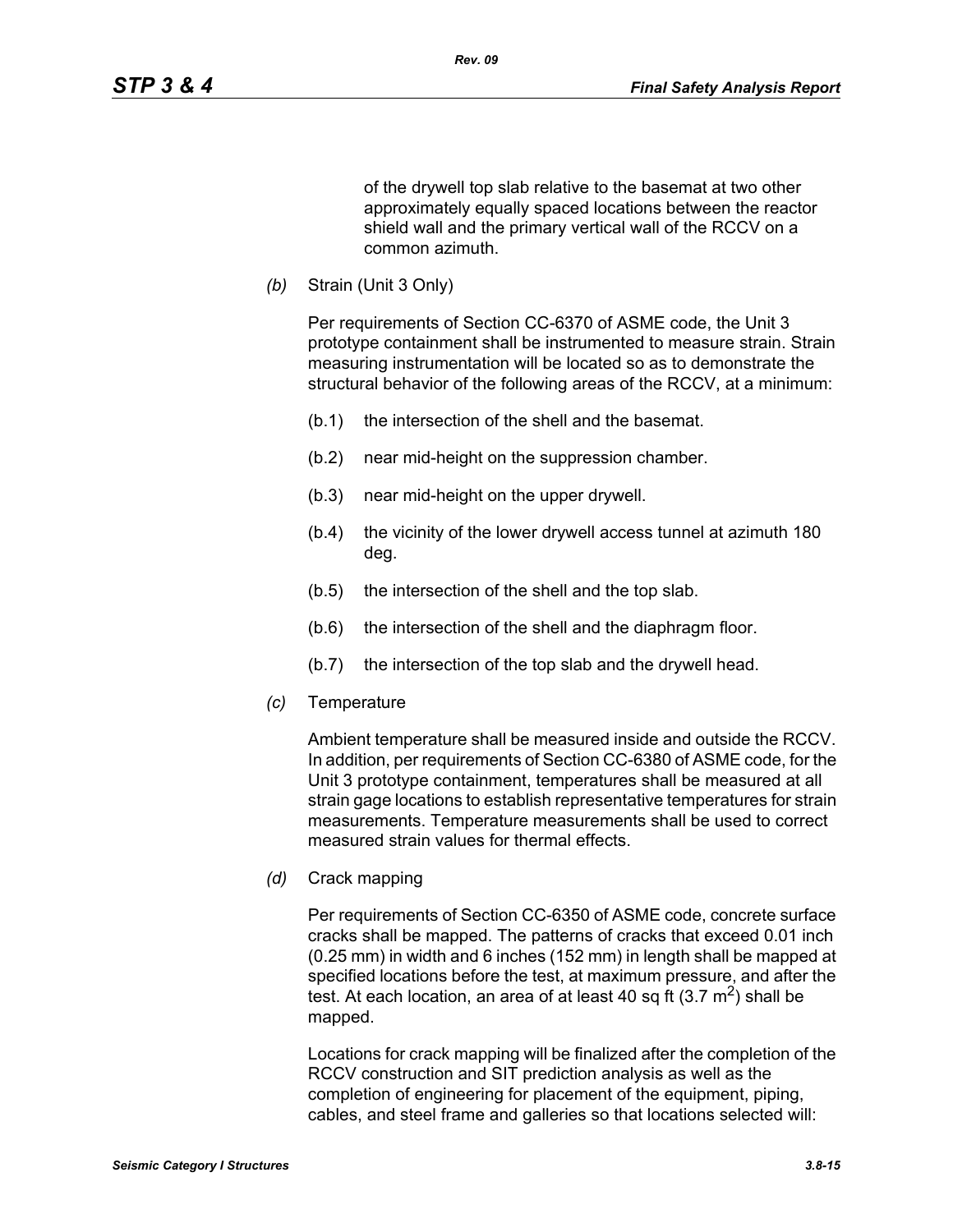- (1) include areas with physical cracks that exceed 0.01 inch (0.25 mm) in width and 6 inches (152 mm) in length.
- (2) include areas where high surface tensile strain is predicted.
- (3) be easily accessed before, during, and after the SIT.

*Rev. 09*

*(e)* Post-test examination

A post-test examination will be made within one (1) week of depressurization. Details of the post-test examination will be the same as those of the pretest examination required by CC-6210 of ASME Section III, Division 2.

#### **3.8.6.3.2 Instrumentation:**

Instrumentation for the measurement of pressure, displacement, strain (for Unit 3), crack width and length, and temperature will be provided in accordance with CC-6220 of ASME Section III, Division 2. Output of all instruments will be recorded prior to start of testing and any erratic readings corrected, if possible, or noted. All malfunctioning instrumentation will be reported to and evaluated by the Designer before proceeding with testing. Instruments that become erratic or inoperative during testing will be reported to the Designer before proceeding with testing.

Displacement, strain (for Unit 3), and temperature measurements will be made in accordance with CC-6300 of ASME Section III, Division 2. Displacement, strain, and temperature will be recorded at the locations specified in the test and instrument plan as defined in the Construction Specification. The test plan will be available prior to start of construction of the concrete containment so that sufficient time is available for placement of instrumentation to be embedded in concrete or otherwise installed during construction.

The primary containment will be pressurized and depressurized at rates not to exceed 20% of the test pressure per hour in accordance with CC-6321 of ASME Section III, Division 2.

Test data will be collected in accordance with CC-6340 of ASME Section III, Division 2. For the prototype Unit 3 Containment, strains and associated temperatures will be measured for a minimum period of 24 hours prior to the SIT to evaluate the strain variations resulting from temperature change. Concrete crack patterns will be mapped at locations specified by the Designer before the tests, at maximum pressure, and after the tests in accordance with CC-6350 of ASME Section III, Division 2. Mapped areas will include areas where high surface tensile strain is predicted.

A post-test examination will be made within one (1) week of depressurization. Details of the posttest examination will be the same as those of the pretest examination required by CC-6210 of ASME Section III, Division 2.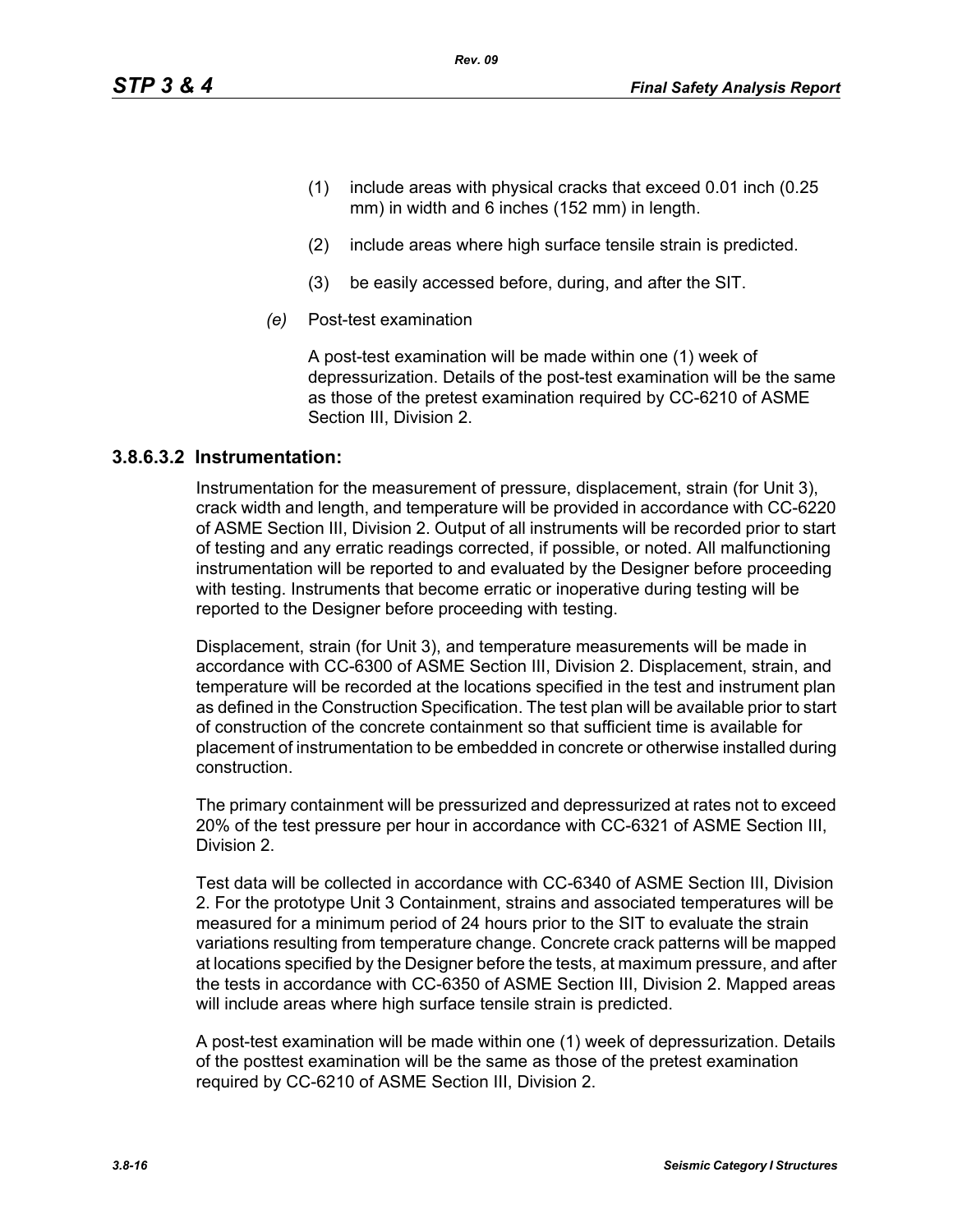# **3.8.6.3.2.1 Equipment Description**

- *(1)* Pressurization system
	- *(a)* The pressurization system shall be able to attain and hold the maximum test pressure of 51.75 psig (357 kPag) during the pressurization/ depressurization of the RCCV and a test pressure of 25 psig (172 kPag) during the differential pressurization/depressurization of the drywell and suppression chamber.
	- *(b)* Equipment inside the RCCV that will be subject to pressure from the SIT sequence shall be prepared for the test appropriately, including potential for water vapor condensation.
- *(2)* Data acquisition system specifications
	- *(a)* Data loggers will be used to collect data from various system components including thermometers, strain gauges, pressure gauges, and displacement transducers. Input/output measurement and control modules, multiplexers, communication interface equipment, battery backup power supplies and signal conditioning equipment shall be supplied as necessary based upon the configuration and features of the instrumentation equipment used.
	- *(b)* The data loggers shall have appropriate non-volatile on-board memory to minimize inadvertent loss of data. Sufficient data storage capacity will be provided to store data collected from all gauges during the structural integrity test without interruption.
	- *(c)* Data collected from all gauges shall have a time stamp.
- *(3)* Specifications for instrumentation
	- *(a)* Sister bar strain gauges

Sister bar strain gauges are the preferred choice for measurement of strain in reinforcing steel.

(a.1) Sister bar strain gauges will be properly secured to the rebar cage at pre-defined locations (See Section 3.8.6.3.1.2(2)(b)) and embedded in the concrete during concrete placement. The end-to-end length of the bar segment used for the sister bar strain gauges shall be two times the development length of the sister bar plus either 4 in. or the protected length of the sister bar, whichever is greater. The sensing components shall be foil type resistance strain gauges as described below. The foil type resistance strain gauges shall be installed in a full bridge, 4-arm configuration for improved stability. The gauges shall be mounted at two locations around the circumference of the sister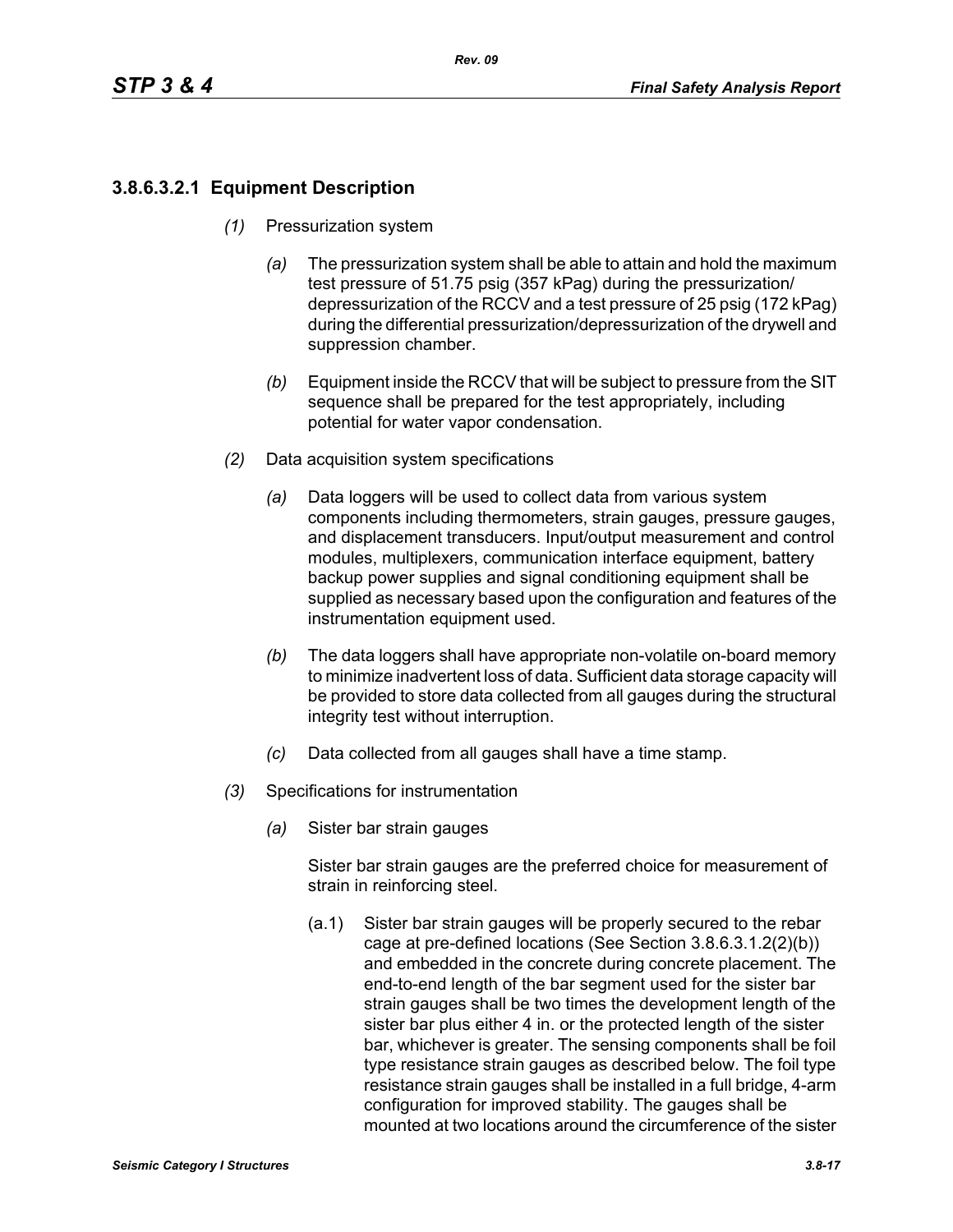rebar at mid-length. The two locations shall be positioned at +180 degrees from each other. The strain gauges shall be bonded to the sister bar by strain gauge epoxy if directly attached to the rebar, or spot welded if previously encapsulated inside a stainless steel shim. The rebar surface at the location of the strain gauge attachment shall be prepared according to the strain gauge manufacturer installation requirements. A thermistor shall also be attached to the rebar, near the strain gauges, to permit the differentiation of thermally induced strains from load induced strains. The strain gauges and thermistor shall be protected against moisture and chemical and mechanical damage. Moisture protective material shall be a type used for underwater applications such as silicone. A protective coating such as polysulfide shall be applied over the water proofing material to protect the strain gauges against mechanical and chemical damages. A heat shrinkage protector shall be further applied over the protective coatings for further reinforcement. Each fabricated sister bar strain gauge shall be tested by complete water immersion for at least 24 hrs. The sister bar element shall be supplied with an appropriate cable as defined in Subsection 3.8.6.3.2.1(4) below with an appropriate length of cable such that there are no cable splices inside the concrete. In addition, when splices are required outside the concrete, all connections shall be soldered and then protected from moisture and other contamination with a suitable cable splice sealant. The cables shall be waterproofed and sealed as an integral part of the assembly.

*Rev. 09*

(a.2) The foil type strain gauges shall have following characteristics:

| a. Standard Range 3000 micro strain |                                                                                 |
|-------------------------------------|---------------------------------------------------------------------------------|
| b. Sensitivity                      | 1 micro strain                                                                  |
| c. Accuracy                         | 5% of the maximum anticipated strain or 10<br>microstrain, whichever is greater |

- *(b)* Displacement transducer
	- (b.1) Linear variable displacement transducers (LVDTs) shall be used for both vertical and horizontal displacement measurements. Inside the suppression chamber submersible LVDTs shall be used for measurement locations that are below the water line.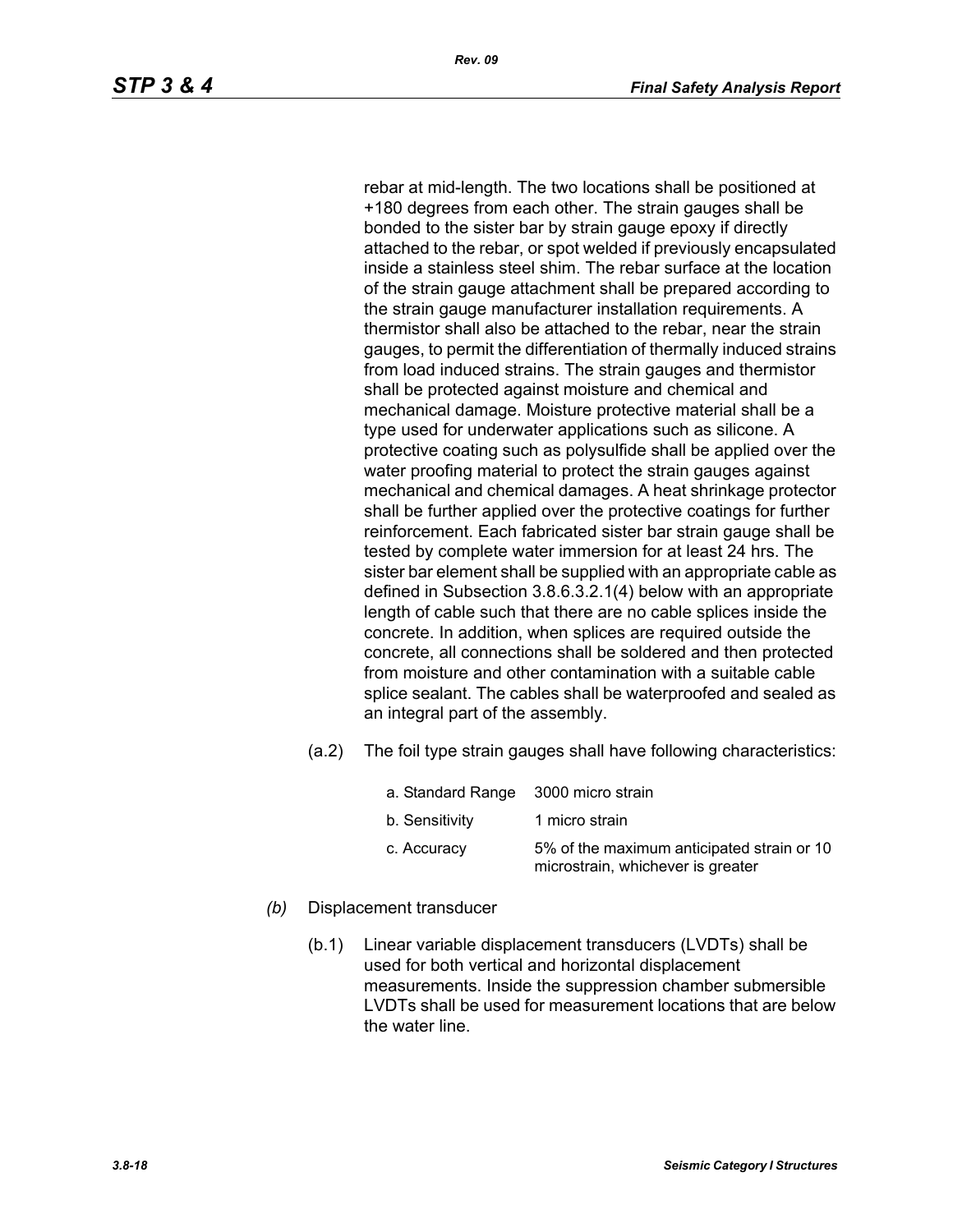(b.2) LVDTs shall have the following minimum characteristics:

| a. Travel            | Range 0.5 in                      |
|----------------------|-----------------------------------|
| b. Output            | 4-20 mA                           |
| c. Minimum           | Linearity $\pm 0.30\%$ full scale |
| d. Min Repeatability | $±0.015\%$ full scale             |

#### *(c)* Temperature gauge

- (c.1) Temperature devices shall be resistance type and shall be sealed against moisture. Thermistors used in fabrication of sister bar gauges shall have diffusivity approximately that of steel.
- (c.2) Temperature sensing element shall be supplied with an appropriate cable as defined in Subsection 3.8.6.3.2.1(4) below. The cables shall be waterproofed and sealed as an integral part of the assembly.
- *(d)* Pressure gauge
	- (d.1) Pressure gauges used in pressure testing shall be connected directly to the internal environment of the containment, and measure the differential pressure between the internal and external environments. This shall be accomplished either by using an absolute pressure gauge inside and another absolute gauge outside of the RCCV or by using a gauge pressure gauge directly attached to the pressurizing pump outlet outside of the RCCV right after the shut-off valve. The pressure gauges shall be voltage output (as compared to millivolt output type) with integrated signal conditioning electronics included. The pressure gauges shall be supplied with an appropriate cable as defined in Subsection 3.8.6.3.2.1(4) above. The pressure gauge cables shall be waterproofed and sealed as an integral part of the assembly.
	- (d.2) The pressure gauges shall have the following characteristics:

| a. Range    | 0-200 psi    |
|-------------|--------------|
| b. Accuracy | $± 0.25$ psi |

*(4)* Cable specifications

Instrumentation cable type and size shall be shielded 16 AWG twisted paired for all instruments. The shield shall be either braided strands of copper (or other metal), a non-braided spiral winding of copper tape (or other metal), or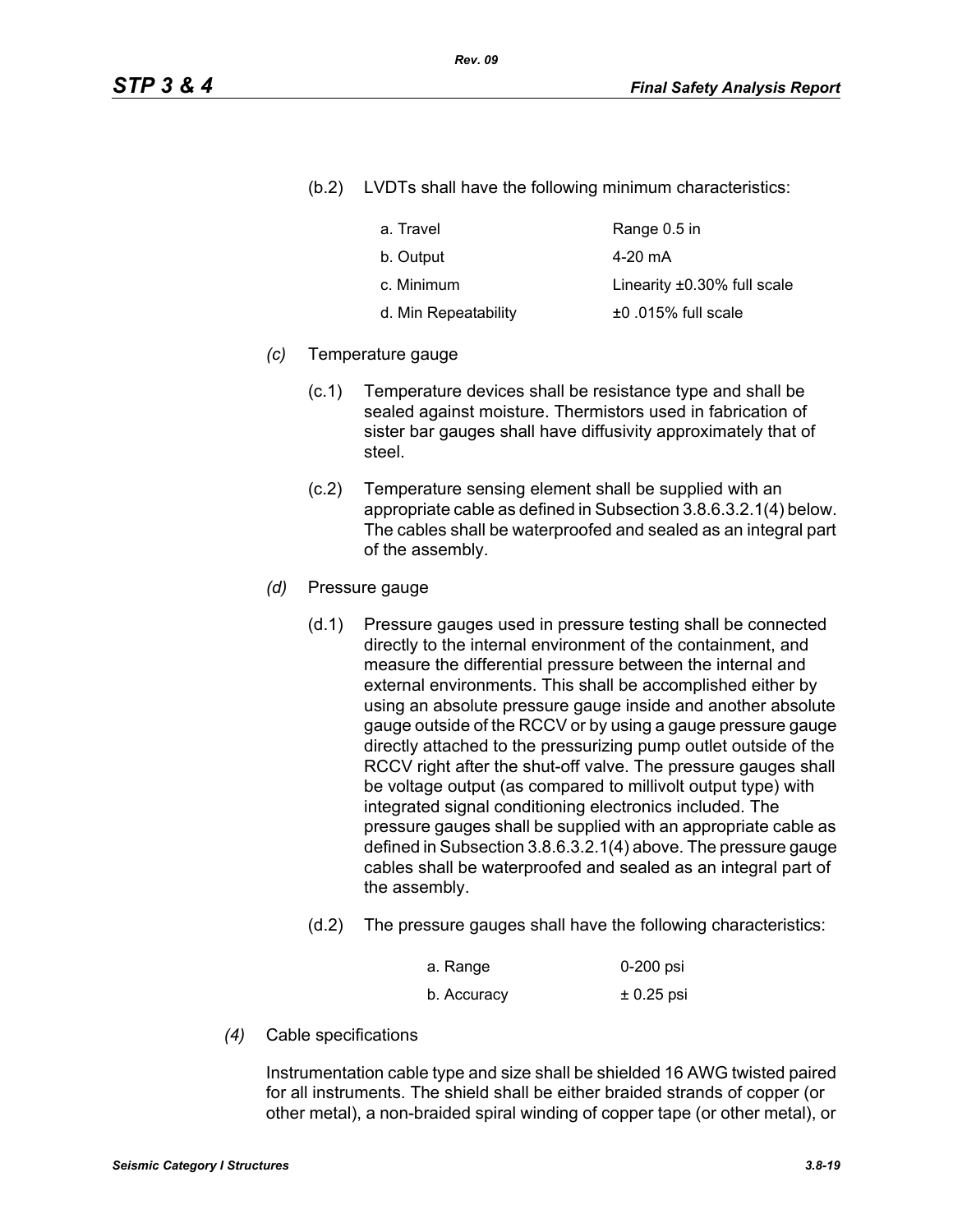a layer of conducting polymer. The shield shall be applied across cable splices. In addition, the cable shall have drain wire.

## **3.8.6.3.3 Evaluation of Test Results:**

Crack and strain (for Unit 3) measurements will be reviewed by the Designer for evaluation of the overall test results. The primary containment will be considered to have satisfied the structural integrity test if the following minimum requirements specified in CC-6410 of ASME Section III, Division 2 are met.

- *(1)* Yielding of conventional reinforcement does not develop as determined from analysis of crack width, strain, or displacement data.
- *(2)* No visible signs of permanent damage to either the concrete structure or the steel liner are detected. Evidence, resulting from the test, of spalling, laminations, or voids behind the liner are pertinent considerations. Special care shall be exercised in the post-test examinations (CC-6390) to detect evidence of localized distress which may not be revealed by strain or displacement data. The significance of such distress, if detected, must be determined by the Designer and be acceptable to the Owner.
- *(3)* Residual displacements at the point of maximum predicted radial and vertical displacement at the completion of depressurization or up to 24 hours later shall not exceed 30% of measured or predicted displacement at maximum test pressure, whichever is greater, plus 0.01in. (0.25mm) plus measurement tolerance. This criterion shall apply to the average of radial displacements measured at the same elevation.
- *(4)* The measured displacements at test pressure at points of predicted maximum radial and vertical displacements do not exceed predicted values by more than 30% plus measurement tolerance. This criterion shall apply to the average of radial displacement measured at the same elevation. This requirement may be waived if the residual displacements within 24 hours are not greater than 20%.

If measurements and studies by the Designer indicate that the requirements of CC-6410 are not met, remedial measures will be undertaken or a retest will be conducted in accordance with CC-6430 of ASME Section III, Division 2.

## **3.8.6.3.4 Test Report:**

The results of structural integrity tests will be submitted to the Designer. The report will meet the minimum requirements of CC-6530.

## **3.8.6.4 Identification of Seismic Category I Structures**

The following site-specific supplement addresses COL License Information Item 3.26.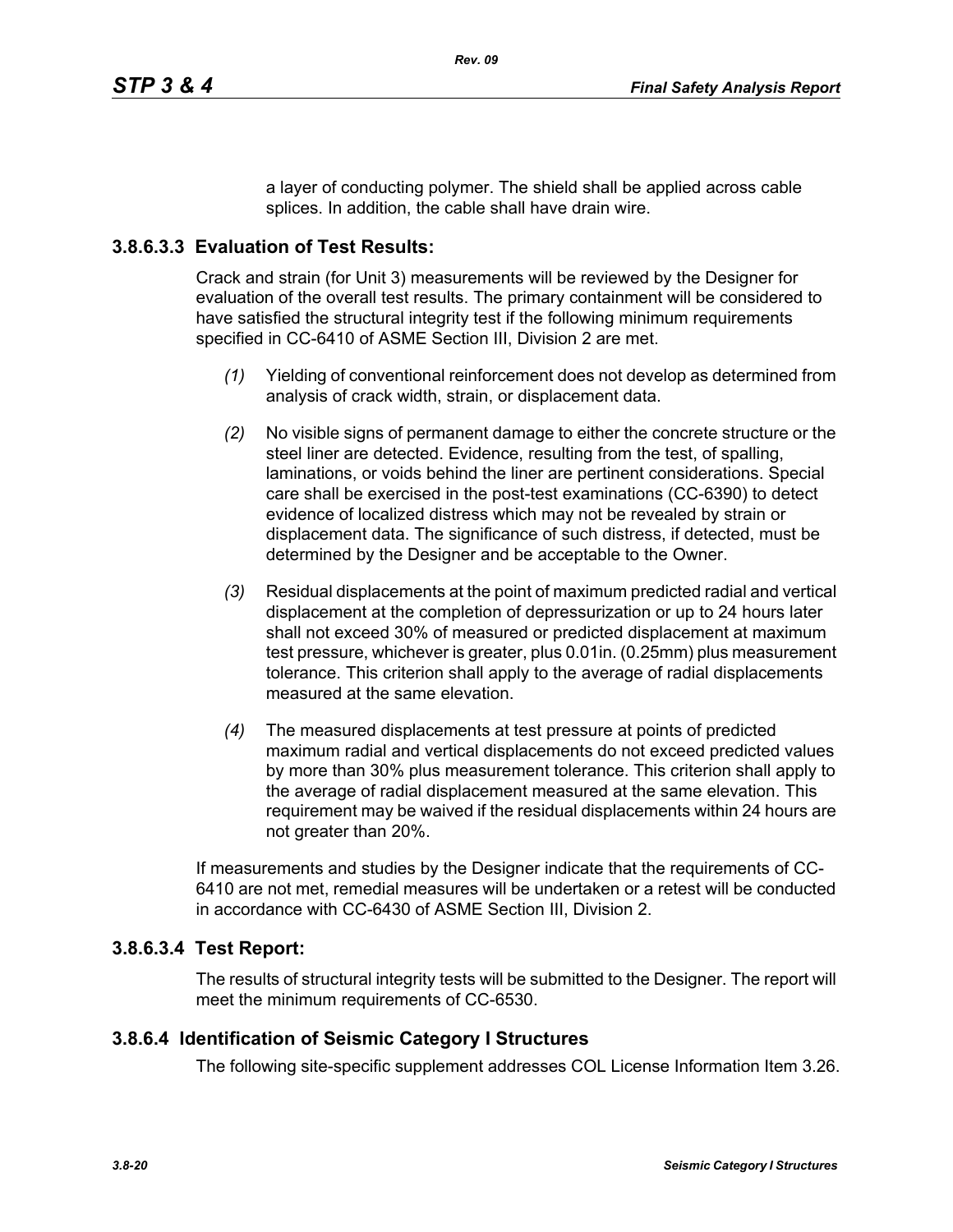A complete list of Seismic Category I Structures, Systems, and Components can be found in Table 3.2-1, which includes the following site-specific Seismic Category I Structures:

- **Ultimate Heat Sink**
- Reactor Service Water Piping Tunnel
- **Diesel Generator Fuel Oil Storage Vault**

A description of these structures can be found in section 3H.6.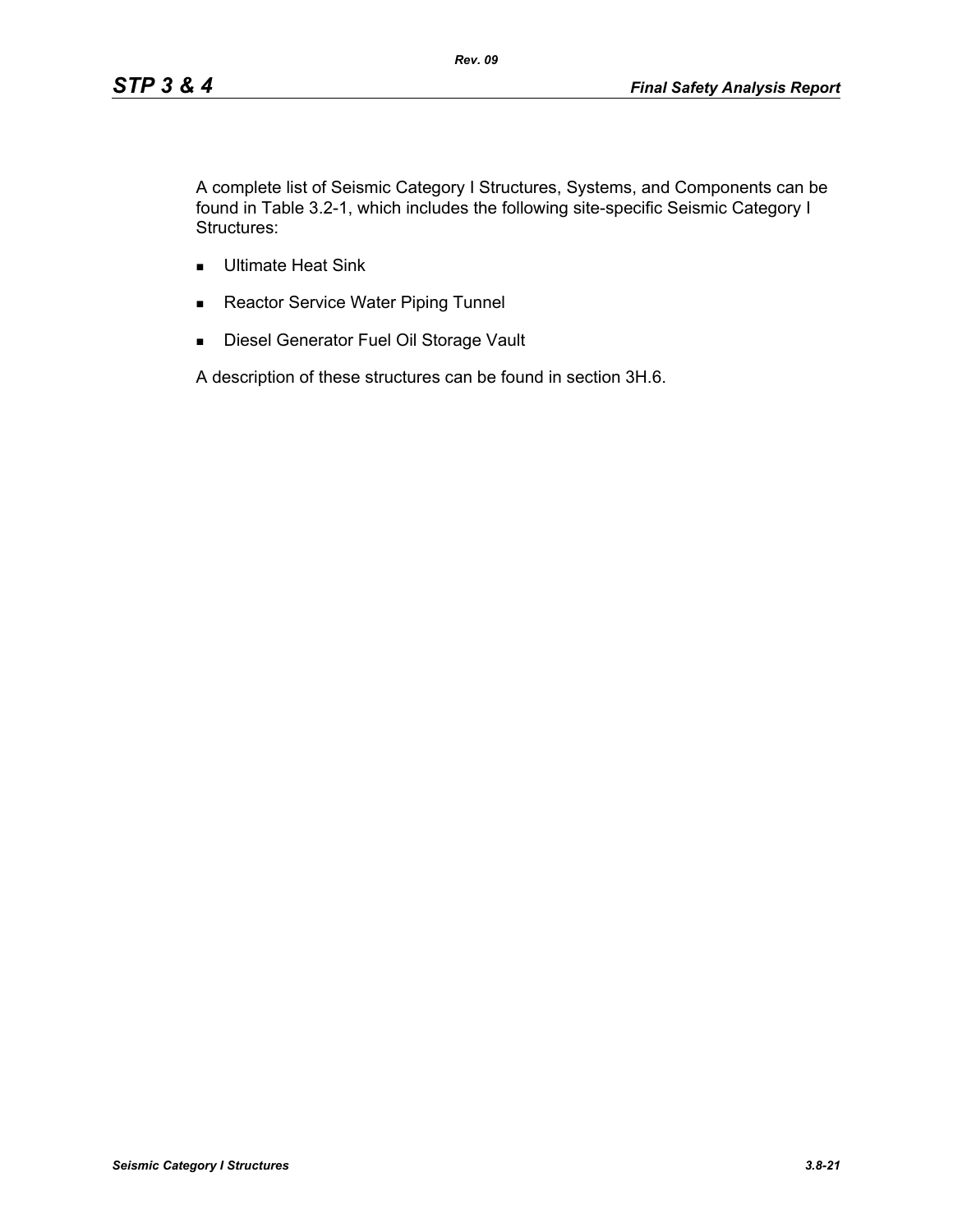#### **Table 3.8-4 Codes, Standards, Specifications, and Regulations Used in the Design and Construction of Seismic Category I Internal Structures of the Containment**

| <b>Specification</b><br><b>Reference Number</b> | <b>Specification or</b><br><b>Standard Designation</b> | <b>Title</b>                                                                                            |
|-------------------------------------------------|--------------------------------------------------------|---------------------------------------------------------------------------------------------------------|
| -13                                             | [ACI 349                                               | Code Requirements for Nuclear<br>Safety-Related Concrete Structures-(as-<br>modified by Table 3.8-10)]* |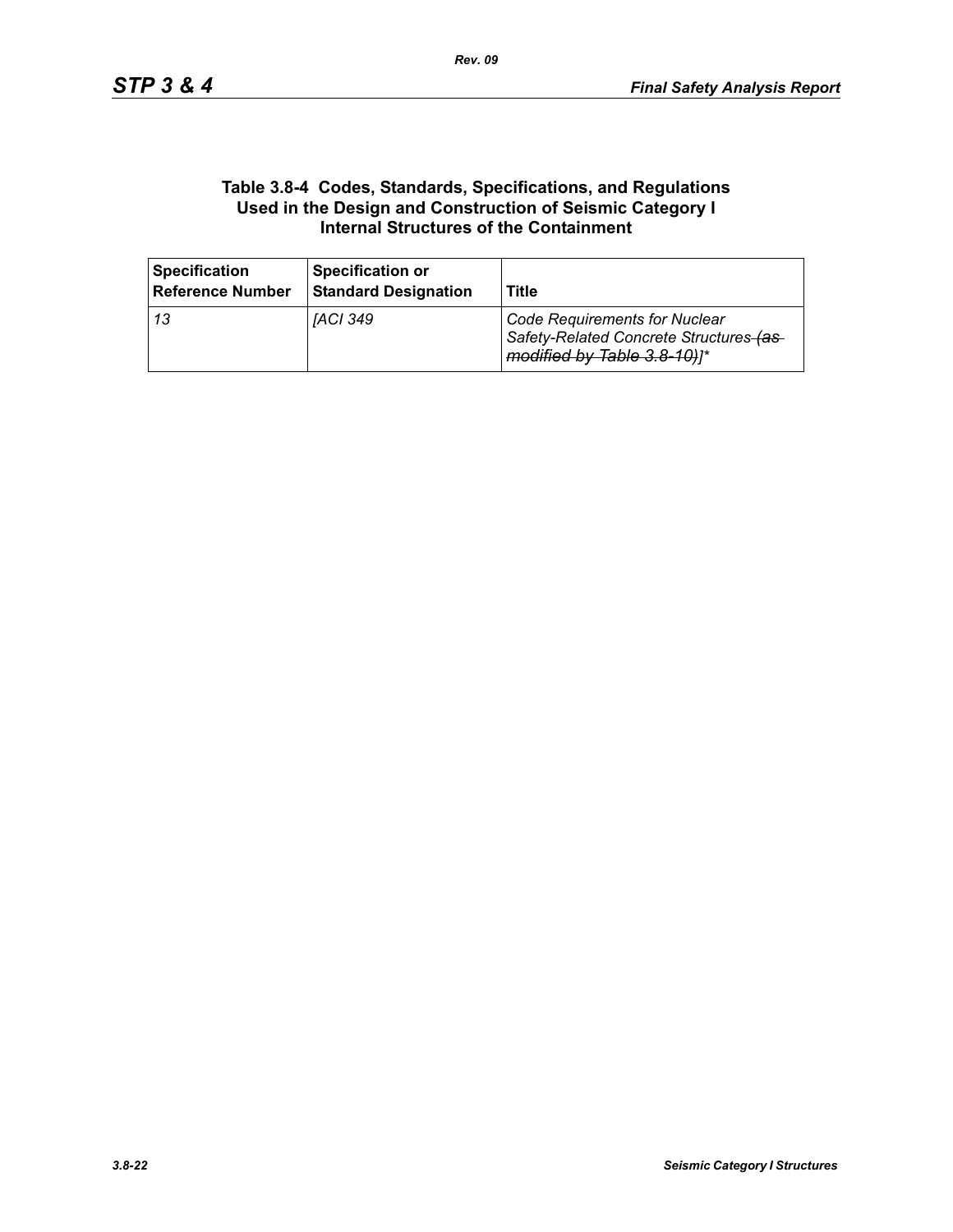#### **Table 3.8-10 Staff Position on Steel Embedments Not Used**

*[The use of Appendix B to ACI 349 for the design of steel embedments for safetyrelated concrete structures in ABWR is acceptable when supplemented by the following provisions.*

*(1) Section B.4.2 - Tension and Figures B.4.1 and B.4.2.*

*This section and the figures specify that the tensile strength of concrete for any anchorage can be calculated by a 45 degree failure cone theory. The staff has disseminated the German test data questioning the validity of the 45 degree failure cone theory to licensees, A/Es, bolt manufacturers, and the code committee members in its meetings with them. The data indicated that the actual failure cone was about 35 degree and the use of the 45 degree cone theory could be unconservative for anchorage design, especially for anchorage of groups of bolts. The Code Committee, having gone through some research of its own, recently agreed with the staff's position. Changes to this section are in the making by the Code Committee. In the meantime, the staff position on issues related to this Section is to ensure adoption of design approaches consistent with the test data through case by case review.*

#### *(2) Section B.5.1.1 - Tension*

*This section states a criterion for ductile anchors. The criterion is that the design pullout strength (force) of the concrete as determined in Section B.4.2 exceeds the minimum specified tensile strength (force) of the steel anchor,. Any anchor that meets this criterion is qualified as a ductile anchor and, thus, a low safety factor can be used. The staff believes that the criterion is deficient in two areas. One is that the design pullout strength of the concrete so calculated is usually higher than the actual strength, which has been stated in Section B.4.2 above. The other is that anchor steel characteristics are not taken into consideration. For example, the Drillco Maxi-Bolt Devices, Ltd. claims that its anchors are ductile anchors and, thus, can use a low safety factor. The strength of the Maxi-Bolt is based on the yield strength of the anchor steel, which is 723.9 MPa. The embedment length of the anchor, which is used to determine the pullout strength of the concrete, is based on the minimum specified tensile strength of the anchor steel of 861.8 MPa. The staff believes that the 19% margin (125/105) for the embedment length calculation is insufficient considering the variability of parameters affecting the concrete cone strength. The staff also questions the energy absorption capability (deformation capability after yield) of such a high strength anchor steel. Therefore, in addition to the position taken with regard to Section B.4.2 above, the staff will review vendor or manufacturer specific anchor bolt behaviors to determine the acceptable design margins between anchor bolt strengths and their corresponding pullout strengths based on concrete cones.*